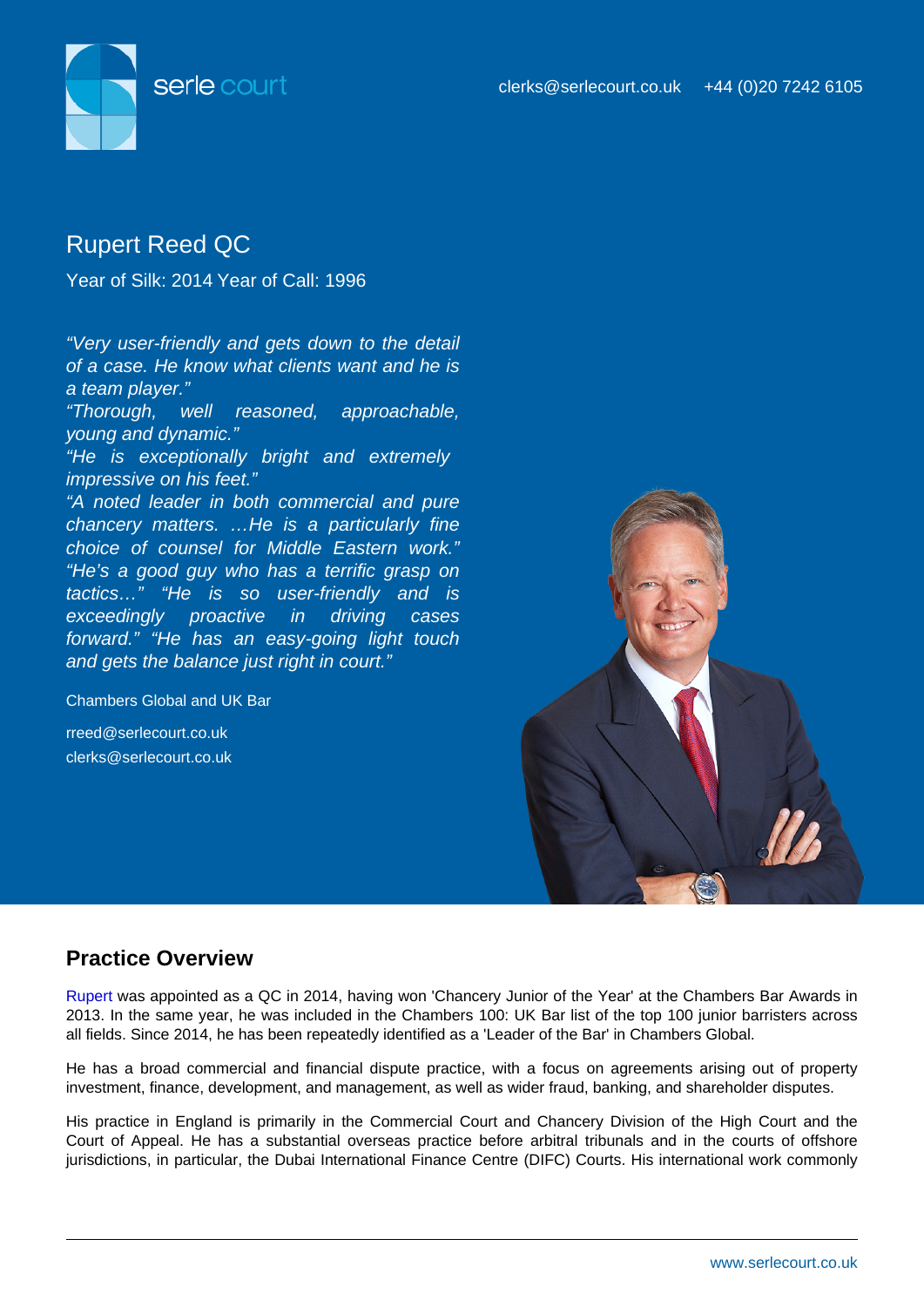involves issues as to interim injunctive relief, jurisdiction, applicable law and cross-border enforcement.

Rupert has an established reputation in cases in the Middle East and in London involving parties from the Gulf and wider MENA region. He is fluent in French and has a working knowledge of Arabic, and has significant experience of issues of law and practice arising in Saudi Arabia, as well as the UAE, Egypt and other civil law jurisdictions.

He co-edits the DIFC Courts Practice, the leading text-book on DIFC substantive and procedural law, to which a number of members of Chambers have contributed. In his foreword, the Chief Justice of the DIFC Courts generously commented of the editors that 'few have made as great a contribution to the development of the laws and rules'.

He is regularly appointed as an arbitrator in commercial and property matters in the Middle East and has significant experience as co-arbitrator, chairperson and sole arbitrator in DIAC and DIFC-LCIA arbitrations. He has even wider experience as counsel in LCIA, LICA-DIFC, ICC, DIAC and LMAA arbitrations seated in Europe and the Gulf.

He is a member of both the DIAC Rules Task Force and the DIFC Court's Arbitration Working Group.

Rupert accepts professional negligence and indemnity work for both claimants and defendants across a broad range of professionals, including solicitors, barristers, IFAs, company directors and property professionals.

Rupert's work and reputation have been widely recognized: in Chancery Commercial practice and Middle East Commercial practice in Chambers Global; in Chancery Commercial, Real Estate Litigation, and Professional Negligence in Chambers UK Bar; in Commercial Litigation in London and the Middle East, Property Litigation and Banking and Finance in the Legal 500; and in Civil Fraud and Real Estate in Who's Who Legal: UK Bar.

## **Areas of Expertise**

#### **Commercial Litigation**

Rupert appears in Chambers Global 2022 as a leading silk in Dispute Resolution: English Bar in the UAE (Band 1), Dispute Resolution: Commercial – UK (Band 5) and Dispute Resolution: Commercial Chancery – UK (Band 4). Clients reported that "Rupert is a phenomenally good DIFC advocate. He understands the brief, he is measured in his delivery and he knows which points to pursue"; "He is very methodical and meticulous, but also so approachable and just a delight to deal with".

He is similarly identified in Legal 500 2022 as a leading silk both in Commercial Litigation and in Banking and Finance and in Chambers UK Bar 2022 as a leader at the Bar in Chancery Commercial litigation.

Legal 500 2021 and 2022 have ranked him in Tier 1 of the Leading Silks working in the Middle East: "Arabicspeaking Rupert Reed QC is held in high esteem in the DIFC", and report client comment that: "Rupert is extremely calm under pressure, personable and has strong analytical and drafting skills. His oral advocacy skills are also strong and he is able to think on his feet and he has in-depth knowledge of English and DIFC law and DIFC Court procedural issues".

Legal 500 2022 further identifies him as a Leading Silk in Commercial Litigation: "Rupert is a commercially focused and astute barrister, with a profound understanding of the Middle East, particularly the DIFC".

Chambers UK Bar 2022 notes of his Commercial practice that he is "one of the most pre-eminent barristers appearing before the DIFC. His experience in that regard is almost unmatched, and he always garners respect from the bench".

Of his Chancery Commercial practice, Chambers UK Bar 2022 notes comments by clients: "Someone who is really carving out a practice in Middle East disputes, he spends a lot of time in the DIFC and has a real reputation for doing the commercial chancery side of those disputes. He is very user-friendly and very slick in his presentation of cases".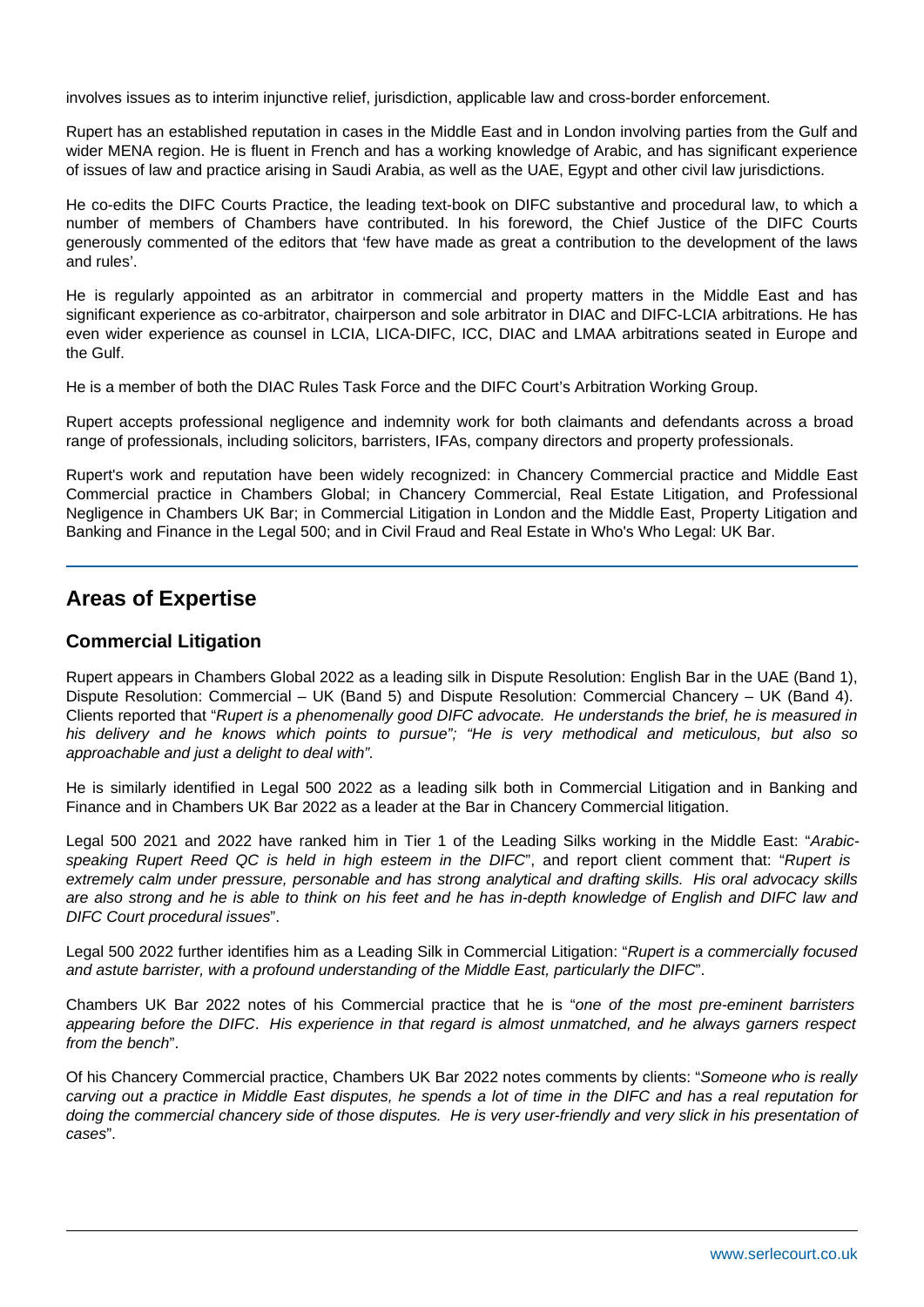He was described in Legal 500 2021 as: "a go to QC for international complex fraud and dispute resolution – he brings long-standing experience and a diligent approach to his cases, giving considered and practical advice to achieve the very best outcome for his clients".

Chambers Global and UK Bar 2021 observed his strengths as a Chancery Commercial silk: "He has a brilliant bedside manner with clients and is very sympathetic and patient. He's a really good advocate and his written work is excellent. A class act." "He is an absolute mine of information and is technically and intellectually strong."

Chambers Global 2021 further includes Rupert in its 'Spotlight Table' for UK barristers active in the UAE and notes that he "acts on a variety of commercial disputes in the DIFC Courts… His varied client base includes major energy companies, hospitality brands and well-known financial institutions. Sources comment: "He is highly regarded for DIFC Court litigation and knowledgeable about the legal systems in the Middle East.""

Chambers UK Bar and Chambers Global 2020 put him in Band 3 for Chancery Commercial Litigation, and identified him as: "A noted leader in both commercial and pure chancery matters. His highly respected practice is focused on commercial agreements. He is a particularly fine choice of counsel for Middle Eastern work"

Sources said that: "He's a good guy who has a terrific grasp on tactics. He remains a good team-player and collaborates well with his juniors and the solicitor's team."

Chambers Global 2020 also listed him among the six Leading Silks in Dispute Resolution, UAE (Expertise Based Abroad): "Based in London, respected barrister Rupert Reed QC is noted as very active in the region, and is commended not least for his knowledge of Arabic. He advocates on a broad range of commercial disputes in the DIFC Courts and also acts in arbitration, representing clients from sectors such as banking and real estate".

Chambers Global and UK Bar 2019 said of him as follows: "A respected silk who is described by sources as pleasant, polished and smooth. His commercial chancery practice has an international thread running through it, and he has particular specialism in work with a Middle Eastern aspect to it." "His knowledge of DIFC court law is excellent".

Chambers Global and UK Bar 2018 noted the following views of him: "Very user-friendly and gets down to the detail of a case. He knows what the clients want and is a team player. He is commercial and offers good options based on sound legal principles." "Thorough, well reasoned, approachable, young and dynamic."

Legal 500 EMEA 2019 lists him as a leading Commercial silk in its UAE directory: "He stands out because of his unique ability to cross-linguistic and cultural gaps in cases connected to the region."

In early Commercial practice, he was involved in long-running Commercial Court proceedings including the Equitable Life and Patarkatsishvili / Berezovsky litigation. Much of his commercial practice is now focused on contracts relating to property development, investment, and finance.

Most of his work has an international dimension, for example in relation to international commercial arbitration and in dealing with disputes relating to investments from the Middle East in property and related funds in Europe and the UK. His work commonly involves allegations of fraud, corruption, breach of AML regulations, conspiracy, breach of fiduciary duty, and negligence. He is often instructed on the interim applications, including for urgent freezing injunctions and anti-suit relief, that arise in such litigation.

He has significant experience in disputes within companies, partnerships, and other joint ventures, often concerned with property development projects. His years of prosecuting company directors' disqualification cases while on the Treasury panel gave him related expertise in directors' duties, and he has acted in many shareholder disputes.

Rupert does an increasing amount of Banking and Finance work, extending to trade finance and Islamic finance written in London and the Gulf region. Much of this work requires detailed knowledge of the relevant financial services and regulatory regimes.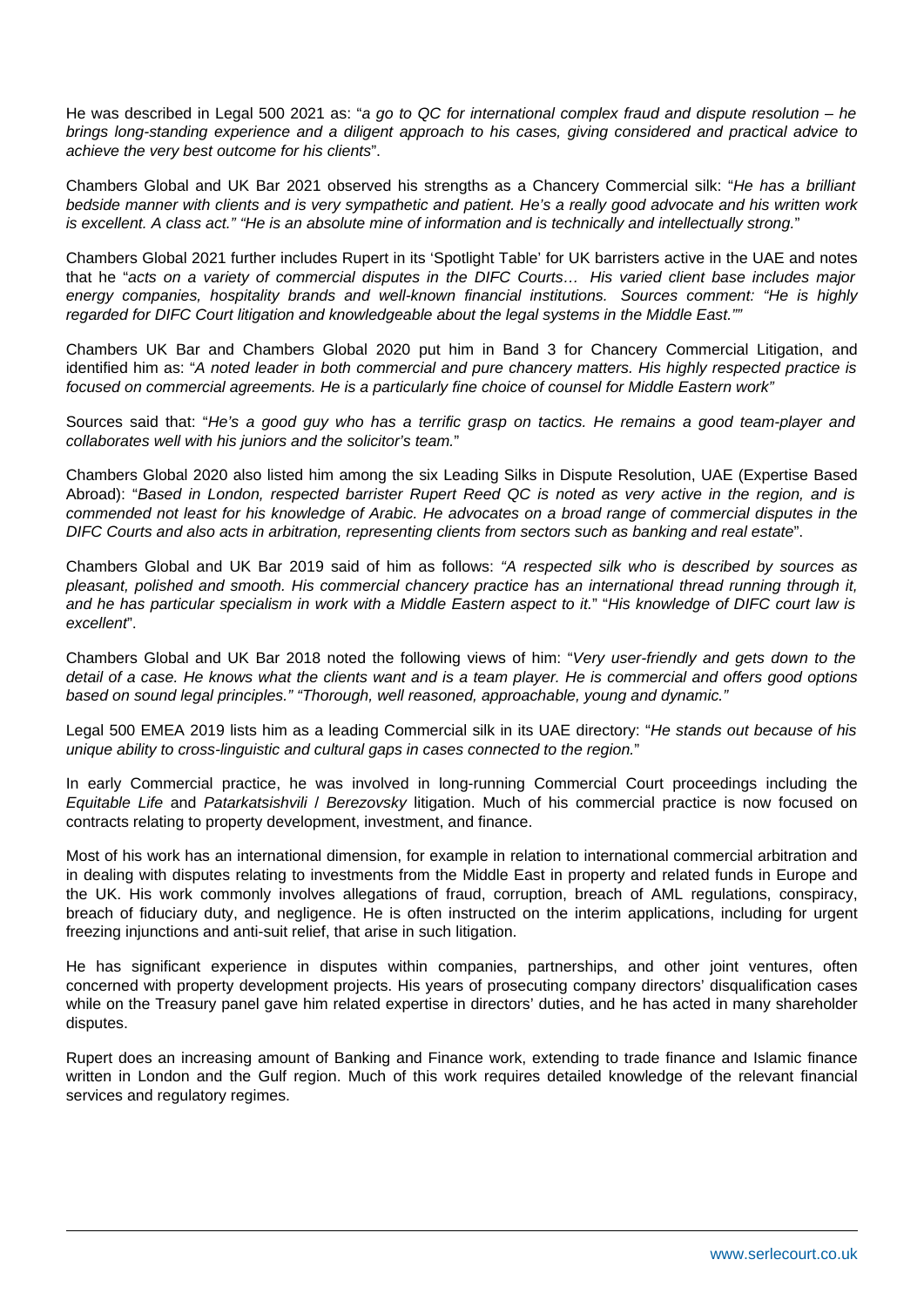He regularly acts on commercial claims in the Dubai International Finance Centre (DIFC) Courts. He has edited four editions of a Commentary on the Rules of the DIFC Court that is widely used in the Dubai legal community and has become commonly referred to in DIFC Court litigation as the 'Blue Book'.

#### **Recent Cases include:**

Acting with DWF in obtaining a worldwide freezing order in the DIFC Court against the directors and shareholders of a UAE conglomerate in support of New York proceedings against them as the "alter egos" of the UAE holding company, alternatively in setting aside a fraudulent transfer to them and others of company assets intended to frustrate enforcement of the award of an ICC arbitration seated in New York: (1) Cesfin Ventures LLC (2) Cessna Finance Corp v. Ali al Ghaith & Ors [2021] DIFC CFI (29 July 2021).

Acting with DWF in obtaining a worldwide freezing order in the Chancery Division against a director and shareholder of a UAE conglomerate in support of the same New York proceedings: (1) Cesfin Ventures LLC (2) Cessna Finance Corp v. Ghaith al Ghaith [2020] EWHC 3337 (Ch); [2020] EWHC 3683 (Ch).

Acting with DWF in obtaining an order for the recognition of a foreign arbitration award and worldwide freezing order against the holding company of a major UAE conglomerate on the basis of evidence of its gifting substantial real estate to its shareholders: [2020] DIFC ARB 017 (22 July 2020).

Acting with Kennedys in obtaining an order for the recognition of a London arbitration award, a worldwide freezing order and the first notification order made by the DIFC Court against a UAE resident entrepreneur on the basis of his attempts to use an opaque corporate structure to frustrate enforcement of the award and dishonest statements made in the course of foreign enforcement proceedings: [2020] DIFC ARB 014 (17 June 2020).

Acting with Clyde & Co for a major Dutch bank in obtaining a worldwide freezing order against various entities in the troubled NMC Group and their personal guarantor, notwithstanding the absence of any assets in the DIFC: Credit Europe Bank (Dubai) Ltd v. (1) NMC Trading LLC (2) NMC Healthcare LLC (3) Bavaguthu Raghuram Shetty [2020] DIFC CFI 031 (14 April 2020); see Financial Times article on the case.

Acting with Trowers & Hamlins in advising a major UAE conglomerate that was subject to a worldwide freezing order obtained by lenders in the wake of the financial difficulties of a related group of companies.

Acting with Watson Farley & Williams in advising a leading Saudi chemical manufacturing group on a challenge to an expert share valuation arising out of various joint venture agreements made with a European chemical group.

Acting with Norton Rose Fulbright for a Canadian 'unicorn' in defending and having struck out claims for USD 90 million based on fraud allegations made in DIFC proceedings relating to equity commitment letters filed in support of a 'go private' bid to acquire a global internet gaming company, Amaya Inc: KBC Aldini Capital Ltd v. (1) David Baazov (2) Canaccord Genuity Corp [2017] DIFC CFI 002 (14 October 2018) (12 February 2020) (23 February 2020).

Acting with Simmons & Simmons and Lalive for a wife of the late King Fahd of Saudi Arabia on the striking out and defence of restitutionary and other claims made in the English Courts by a Liechtenstein foundation to London assets on alleged grounds that the transfer of those assets was invalid as a matter of Liechtenstein, Saudi and Shari'a law: Asturion Fondation v. Princess Al Jawharah bint Ibrahim Abdulaziz al Ibrahim [2019] EWHC 274 (Ch); Alibrahim v. Asturion Fondation [2020] EWCA Civ 32.

Acting with Herbert Smith Freehills LLP on the appeal by an oil trading company of the decision of Justice Field in refusing to grant a freezing order to prevent disposal of assets to the value of USD 755 million on the basis of conduct by the Respondent bank showing an 'unacceptably low standard of commercial reality' in terminating a facility while retaining a related deposit of USD 1 billion: IMMS Ltd v. BankMed SAL [2019] DIFC CA 013 (16 December 2019).

Acting with Al Tamimi on the appeal of the decision of Justice Field that the DIFC Courts had jurisdiction over the Appellant by reason of its having been recognised by the DFSA: First Abu Dhabi Bank PJSC & Anor v. Larmag Holdings NV [2019] CA 010 (25 September 2019).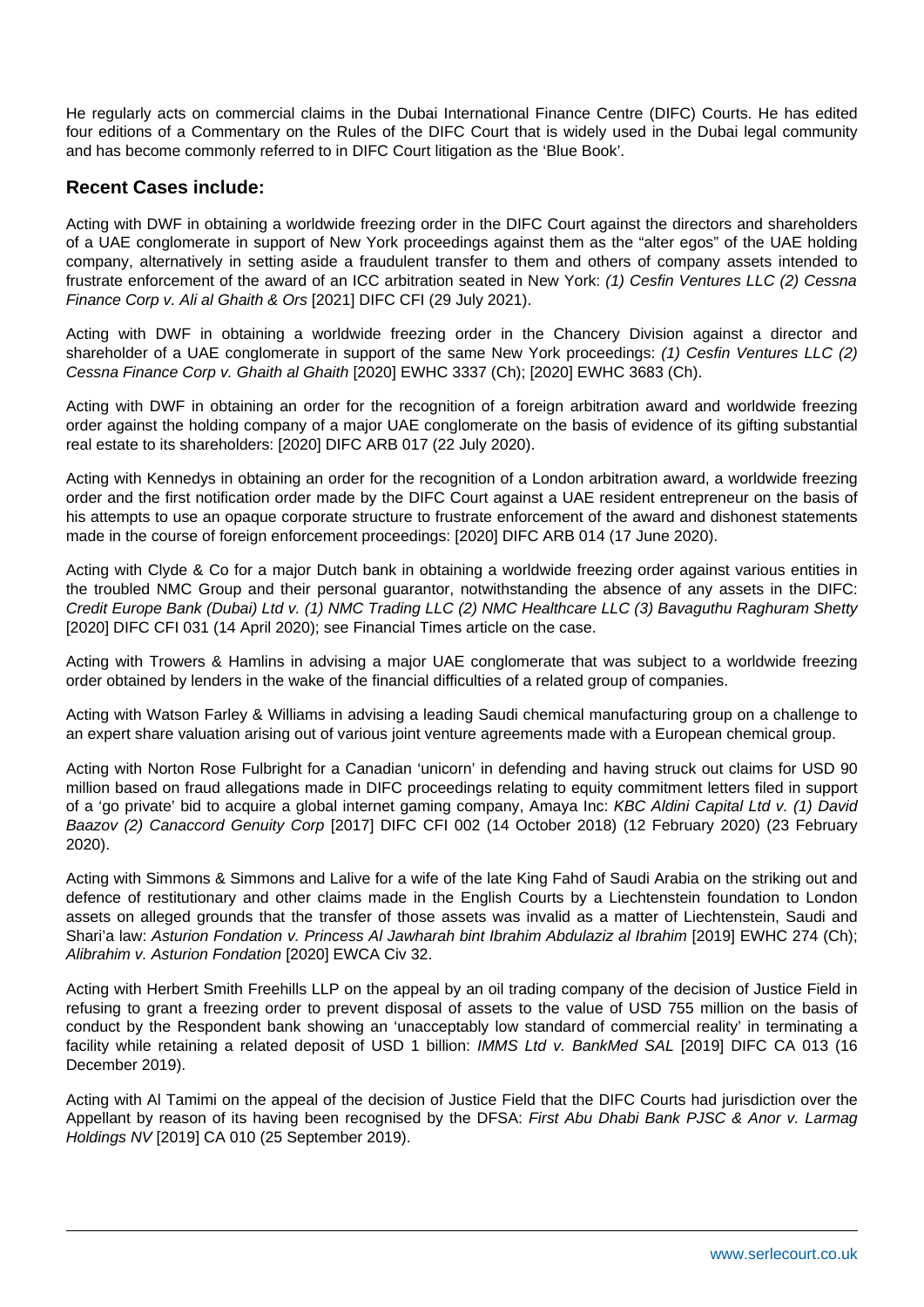Acting with Clyde & Co in successfully challenging jurisdiction of DIFC Courts by reason of an agreement for LCIA arbitration in Singapore and further resisting the joinder of the parent company of the Second Defendant: Grand Valley General Trading LLC v. GGICO Sunteck Ltd [2018] DIFC CFI 044 (12 September 2019).

Acting with Al Tamimi in challenging the jurisdiction of the DIFC Court said to arise because the Defendant, an Abu Dhabi bank, had been 'recognised' by the DFSA for the purpose of its trading on NASDAQ Dubai: Larmag Holdings BV v. First Islamic Bank PJSC & Anor [2019] DIFC CFI 030 (19 July 2019) (4 August 2019).

Acting with Norton Rose Fulbright in the long-running dispute as to the management of a leading hotel in Dubai in persuading Justice Field that the DIFC Court did not need to recognise as res judicata a decision of the Dubai Court of Cassation that conflicted with an order of the DIFC Court and was in breach of the New York Convention: YYY Ltd v. ZZZ Ltd [2017] DIFC ARB 005 (17 November 2019).

Acting with Al Tamimi in defending claims made by a Sri Lankan conglomerate against the DIFC subsidiary in an Indian financial advisory group in respect of its alleged breaches of fiduciary duty or negligence in failing to prevent a cyberattack against the joint venture company incorporated in Sierra Leone: [2019] DIFC CFI 042 (6 October 2020) (28 October 2020).

Acting with Clyde & Co in obtaining the setting aside of default judgment for the winding-up of a JAFZA-registered joint venture company incorporated for a substantial commercial property development in onshore Dubai: Grand Valley General Trading LLC v. GGICO Sunteck Ltd [2018] DIFC CFI 044 (27 December 2018) (19 May 2019).

Acting with Dentons for the State Bank of Mauritius in obtaining a worldwide freezing order to freeze funds in the account of various corporate entities used in a trade finance fraud and subsequently in securing a decision of the JJC that the DIFC Court had jurisdiction over the matter in seeking disclosure from a Kuwaiti bank in onshore Dubai: SBM (Mauritius) Ltd v. Renish Petrochem FZE & Ors [2018] DIFC CFI 054 (27 September 2020) (21 October 2020); JJC, Cassation No. 5/2018.

Acting with Al Tamimi in defending claims to USD 36 million of lost revenue to a Dubai company owned by a Lebanese healthcare group alleged to have been caused by breaches by an Omani insurer of a third party administration agreement under which the insurer's UAE book was to be administered: Globemed Gulf Healthcare Solutions LLC v. Oman Insurance Company PSC [2017] DIFC CFI 051; [2020] DIFC CFI 011 (21 September 2020).

Acting with Freshfields for a major Saudi conglomerate in successfully resisting FedEx's application for an Anti-Suit Injunction to prevent the Saudi conglomerate from pursuing §1782 proceedings in the US for document disclosure and witness deposition: Federal Express International Inc v. Abdul Latif Jameel Transportation Co Ltd [2018] DIFC CFI 038 (15 July 2018).

Acting with Dentons for a Saudi retail group in the Commercial Court in challenging the validity of service of English proceedings in Saudi Arabia, in resisting an order for substituted service, and in defending claims for USD 5 million made on the basis that, by entering certain invoicing arrangements to make use of an existing credit line, the Saudi parent had become the purchaser of goods supplied to various of its subsidiaries: (1) Peter Black Footwear and Accessories Ltd (2) Visage v. Fawaz Abdullah Alhokair & Co SJSC [2018].

Acting with Al Tamimi for an Indian educational entrepreneur and the holding company of a school in Ajman in obtaining and defending urgent injunctive relief against actions taken by the shareholder who was the local partner in that company: (1) Vinod Sharma (2) Avalon Global Education Services Ltd (3) Avalon Heights World Private School LLC v. Sheikh Khaled Saeed Humaid al Nuaimi [2018] DIFC CFI 022 (24 April and 7 June 2018).

Acting with Cooke Young & Keidan for the former head of the family office of the late Prince Fahd bin Salman of Saudi Arabia in proceedings in the Chancery Division in which the Claimant claimed over £6 million in unpaid remuneration, expenses and commission owed on various Knightsbridge property developments pursued for the benefit of the family: Hussein v. Her Highness Princess Nouf Bint Khalid bin Abdullah al Saud [2018].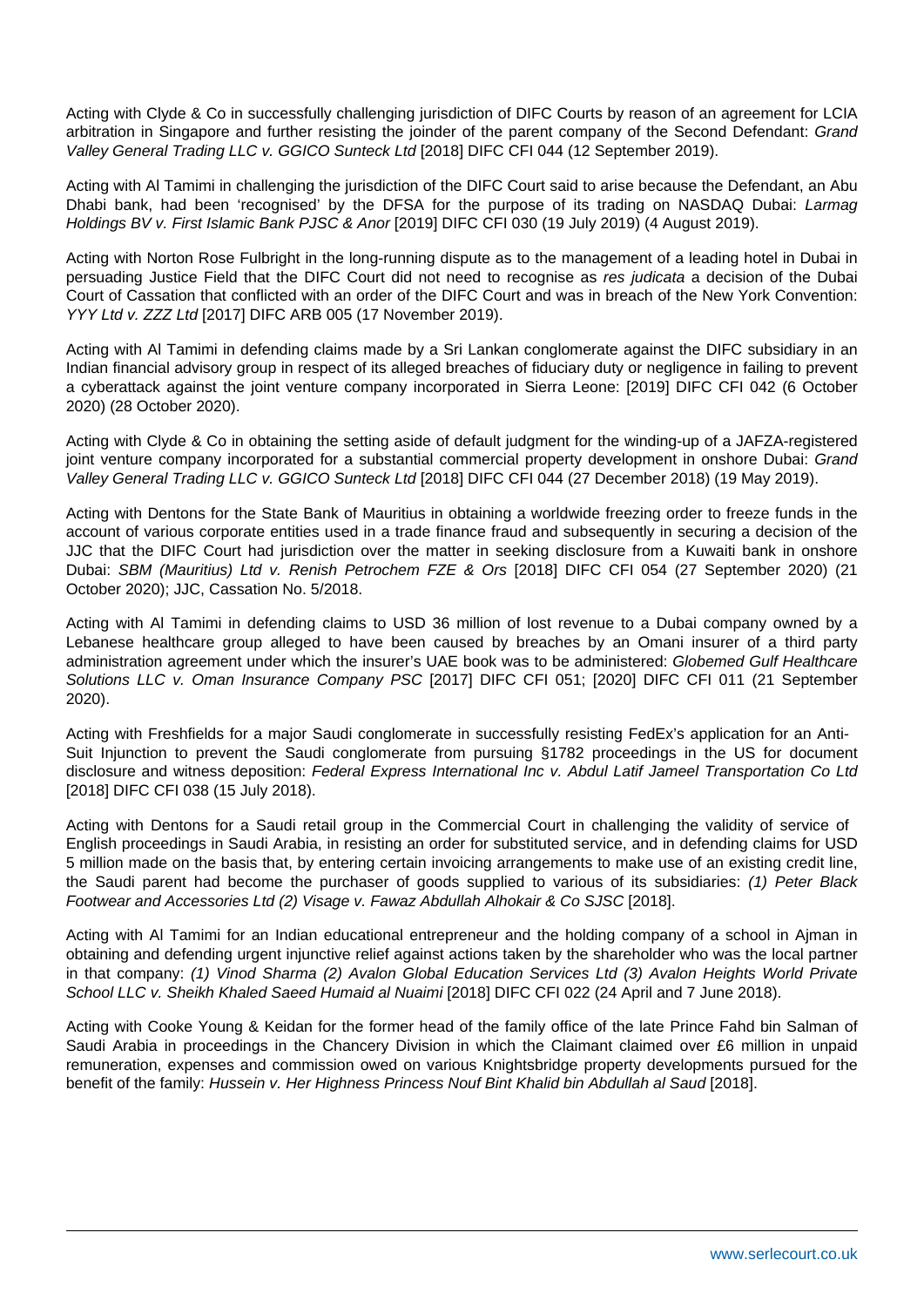Acting with Sherrards for the two principal groups of European investors in the North Kensington Gate property development project in successfully obtaining summary judgment after a three-day hearing in the High Court on fraud claims brought against the former promoters of the project: Aurora Developments Ltd & Ors v Delta Holdings Limited & Ors [2018] EWHC 1047 (Ch).

Acting with KBH Kaanuun for the liquidators of various DIFC and US companies in successfully resisting a jurisdiction challenge brought by a Swiss bank in resisting claims by the liquidators to have certain pledges made by fraudulent directors declared invalid: (1) Orion Holdings Overseas Ltd (2) Orion Global Financial Services LLC (3) Orion Capital Ltd v. (1) Mohammed Abdel Khaleq Mohammad (2) Nidal Abdel Khaleq Mohammad (3) Privatbank Ihag Zurich AG [2015] DIFC CFI 033 (8 February 2018).

Acting with Brown Rudnick for a major Saudi bank against a European bank on claims for breach of an agreement under which certain technical and advisory services were provided to the Saudi bank [2018].

Acting for the Air Tanzania and the Government of Tanzania in the Commercial Court in successfully obtaining relief from sanction to permit the defence of claims for USD 30 million under the lease of an Airbus A320 and a guarantee on the grounds that they were executed without authority and in breach of Tanzanian procurement law: Wallis Trading Inc v. (1) Air Tanzania Company Ltd (2) The Government of the United Republic of Tanzania [2018].

Acting with Shakespeare Martineau for an asset management company in the Noé Group in pursuing Commercial Court claims for £12 million from the vendor of the Winnersh Triangle business park for breaches of its obligations of good faith, of reasonable endeavours in assisting the Claimant's due diligence, and of exclusivity relating to the Claimant's intended acquisition of the business park: Capreon (UK) Ltd v. Winnersh Holdings LP [2018].

Acting for a major Middle East retail group in DIFC-LCIA arbitral proceedings at the trial of claims brought under an alleged parent company guarantee of purchases made by its Spanish and UAE subsidiaries [2018].

Acting with Clyde & Co for a joint venture party in obtaining and defending in the DIFC Court an injunction restraining an escrow agent from releasing Shares worth USD 85m under the terms of an escrow agreement; and successfully resisting a challenge by the other joint venture party to the jurisdiction of the DIFC Courts: Sunteck Lifestyles Ltd v. (1) Al Tamimi and Company Ltd and (2) Grand Valley General Trading LLC [2017] DIFC CFI 048 (15 November 2017).

Acting with DWF for an angel investor in successfully resisting a freezing injunction and summary judgment of claims of his vicarious liability for the alleged fraud of another shareholder in the sale of a sports advertising company to US investors: (1) BHSC Global LLC and (2) BHSC Global Holdings LLC v. (1) Griffith (2) McKechnie [2017] EWHC 2035.

Advising a major Dubai reinsurer as to the grounds on which it could decline policy cover to an Omani insurer for non-disclosure under a quota share treaty relating to the reinsured's MENA energy portfolio by reference to the claims history on certain underlying policies within that portfolio [2017].

Acting with Pepper Hamilton in successfully obtaining a worldwide freezing order in the DIFC Courts to freeze assets up to USD 80 million in value to secure an Indian arbitral award that was to be enforced in the DIFC and Dubai Courts [2016] DIFC CFI 034 (6 October 2016).

Acting with CMS Cameron McKenna on a damages claim arising out of delayed performance of a contract for the sale of a shopping centre in circumstances where the claimant had relied on a condition precedent in declining to complete the sale: British Overseas Bank Nominees Ltd v Analytical Properties Ltd [2014] EWHC 802; [2015] EWCA Civ 43; [2015] PLSCS 38.

Advising reinsurers in the London Market on the construction under English and Qatari law of an exclusion, LEG 2/96, in a common Construction All Risks policy, and as to claims arising from the defective water-proofing of underground car parks around a Doha marina [2015].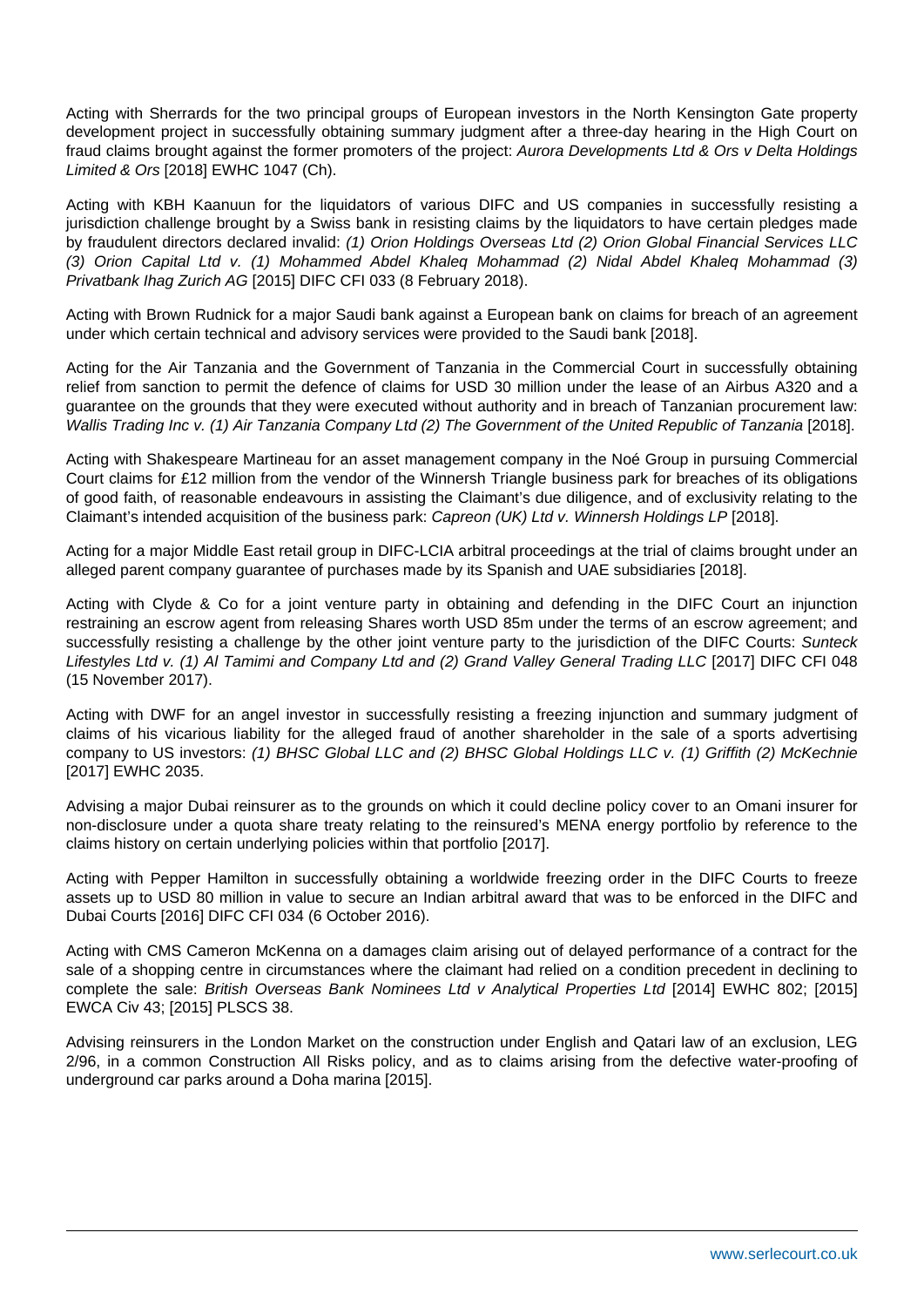Acting for a UK asset manager against a US investment firm in denying alleged breaches of their asset management and joint venture agreements and in defending claims that the asset manager had forfeited its entitlement to a £15 million profit share [2016].

Acting for the same UK asset manager against the same US investment firm in claiming that its best internal estimate' of the value of the relevant assets for the purpose of calculating the asset manager's profit share undervalued them by £90 million by wrongfully excluding information of an open market offer made for those assets by a third party [2016].

Acting with Field Fisher for the victim of an identity fraud in suing the fraudster's representatives for breach of their express and implied warranties of authority and for breach of trust in transferring the purchase monies to the bank account of the fraudster: Rees v Walter Saunders [2016].

Acting with Field Fisher for the purchasers of a development property in London Fields in obtaining an order freezing the vendor's assets up to £2 million to secure their claims against the seller for fraudulent misrepresentations after evidence had emerged of assets being transferred to an entity in Cyprus: Sledkova & Ors v Sidworth Street Ltd [2016].

Acting with King & Wood Mallesons and Gately for a Belgian dry bulk ship owner in obtaining before Justice Sir John Chadwick a worldwide freezing order against the assets of a Dubai charterer in seeking to enforce arbitral awards totalling USD 110 million and orders of both the London Commercial Court and the DIFC Court recognising those awards: Bocimar International NV v Emirates Trading Agency LLC [2015] DIFC CFI 008 (31 January 2016).

Acting with King & Wood Mallesons for the Meydan Group in resisting the enforcement in the DIFC Court of an arbitral award for AED 1.1 billion in arguing that the Court should not accept jurisdiction in view of significant defects in the award on issues of UAE law that went to the underlying jurisdiction of the tribunal: WCT Berhad (Dubai Branch) v Meydan Group LLP [2015] DIFC ARB 003 [2016].

Acting with DLA Piper for an Egyptian labour supply company at the trial in the Dubai World Tribunal of claims for USD 50m on claims that DP World had incited the Claimant's workers in Sokhna Port to cease working for it, causing strikes and ultimately the transfer of the Claimant's workers to a government-owned entity: Platinum Services Company EJSC v DP World Ltd [2015] DWT 005.

Acting for a global litigation funder in obtaining and defending a preservation order that over US\$10 million of its Kuwaiti client's interim recovery on mis-selling claims against Bank Sarasin be paid into court pending an arbitral determination of the funder's entitlement: Vannin Capital PCC plc v Khorafi & Ors [2015] DIFC CFI 036 (11 February 2015 and 18 February 2015).

Acting for the DAMAC Group in the DIFC Court of Appeal on a successful appeal in which the Chief Justice confirmed the contractual validity of property reservation agreements and a commercial approach to the construction of the related credit agreements: Damac Park Towers Company Ltd v Ward [2015] DIFC CA 006 (14 December 2015).

Acting for DAMAC in the DIFC Court in having struck out various agency, negligence and misrepresentation claims relating to the purchase of various units in a development: First Rand Property Holding (Middle East) Ltd v Damac Park Towers [2014] DIFC CFI 030 (2 April 2015).

Acting for DAMAC in the DIFC Court of Appeal in appealing findings that various units of a development had not been ready for occupation within the terms of the relevant SPAs: Damac Park Towers Company Ltd v Dattani [2014] DIFC CA 007 (10 November 2015).

Acting in resisting the enforcement by the English Courts of an order of the Druze Courts of Lebanon on grounds that it had not been ratified by the Civil Courts in Lebanon and was therefore not enforceable there: El Tarabey v Kade [2014].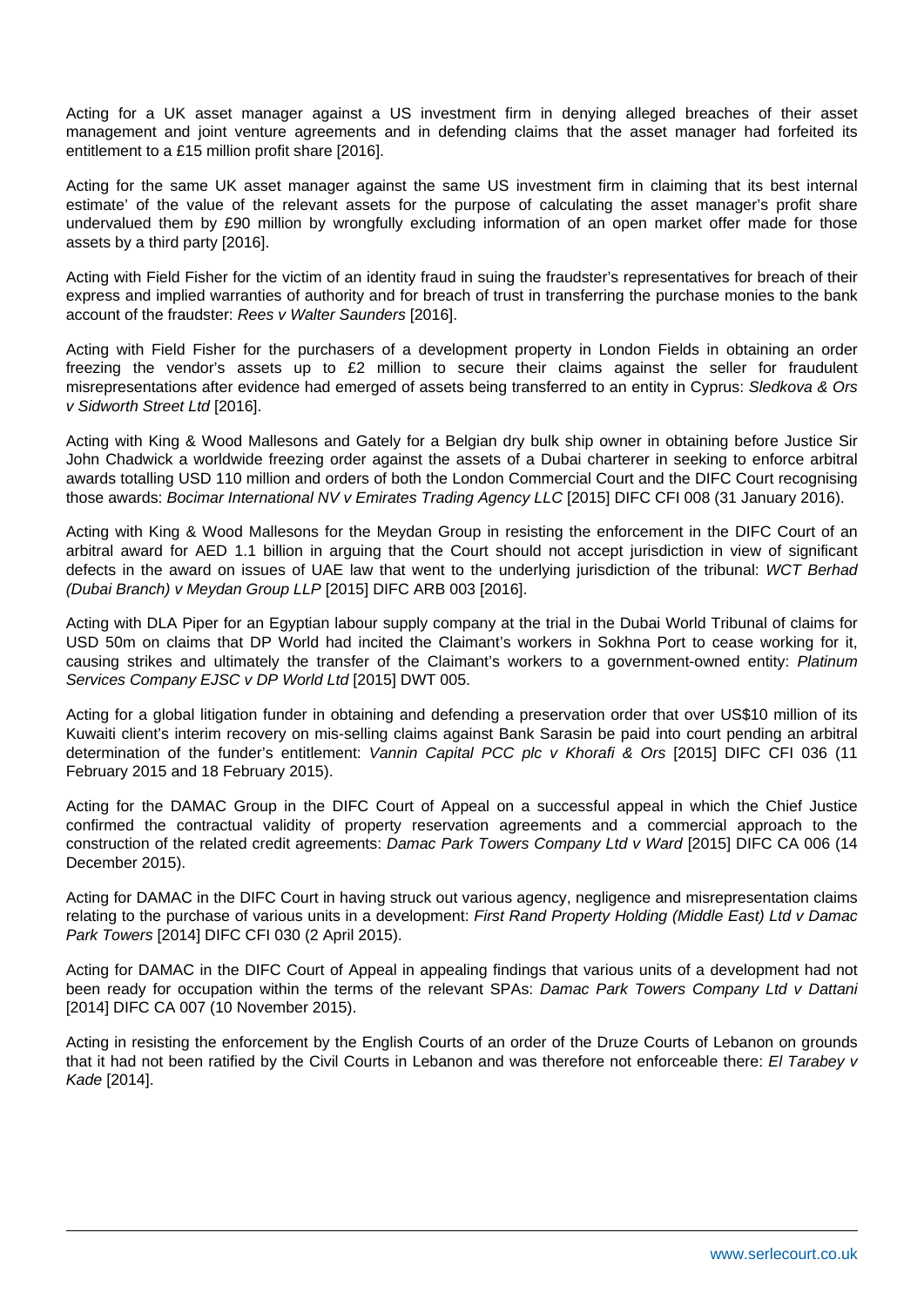Advising a major litigation funder on arbitral claims for US\$118m arising from a conspiracy by a Central Asian crude oil supplier and a Middle Eastern refinery to exclude from the supply chain under their joint venture a Cayman trading company [2014].

Acting with Eversheds in obtaining a judgment in the Commercial Court on claims for the repayment of Euros 148 million of Islamic finance provided by a Qatari bank to fund a property development in Luxembourg: Aquarelle Etoile II SA v Etoile Développement I SA [2014].

Acting with Clyde & Co in obtaining the settlement before trial in the DIFC Court of fraud claims for US\$24m against Barclays relating to its involvement in providing finance for the supply of pipes by a Greek manufacturer to an Omani oil company: Corinth Pipeworks v Barclays [2014] DIFC CFI 024.

Acting with CMS Cameron Mckenna in obtaining arbitral declarations as to the contractual operation of a change model used to allocate risk and impose charges relating to cash flows arising under the historic sale and lease back by a telecoms operator of its national property portfolio [2013].

Acting with DAC Beachcroft for various Saudi, Anguillan and English entities involved in the development of the Pinnacle tower in the City in defeating claims in fraud, conspiracy and breach of an investment agreement: Abbar v SEDCO [2013] EWHC 2132 (Ch) 2013.

Acting with Linklaters for the Administrators of a Lehman subsidiary against Northern Rock on warranty claims for £8.5m arising from the sale for securitisation of a mortgage portfolio LCMC v Northern Rock (Asset Management) plc [2013].

Acting with KBH Kaanuun on misselling claims in the DIFC Court against a Credit Suisse subsidiary in respect of its advice to transfer assets into a high risk account from an ABN Amro account: Mana v Clariden Leu Asset Management (Dubai) Ltd [2013] DIFC CFI 030.

#### **Professional Negligence**

Rupert has been recommended in Chambers & Partners as a leading practitioner in the field of professional negligence. His work, both for claimants and for defendants' insurers, extends right across his areas of practice, with a strong focus on solicitors, barristers, company directors, tax advisers, IFAs, accountants, and other property and pension professionals.

He has particular experience in cases raising issues of the responsibility of professionals, in particular solicitors and conveyances, for failures to identify frauds perpetrated on clients and their counter-parties, and the relevance to those issues of their breaches of anti-money laundering obligations.

He also has significant experience in SAAMCo issues relating to the scope of the professionals' duty and the alleged causation of financial loss.

His work on lawyers' negligence claims arises principally both from drafting or advisory errors on major commercial and corporate transactions and from the alleged mishandling of litigation. In a number of recent cases, he has acted for the victims of identity fraud in property transactions in suing their solicitors and licensed conveyancers who paid money out to fraudsters without complying with their relevant professional and regulatory rules and guidelines.

His directors' negligence practice has followed his involvement in successfully defending one of the non-executive directors of Equitable Life from the Society's claims. He has a particular interest in the definition of the scope of the duty of directors by reference to their particular functions.

His work on advisory claims against financial services professionals builds on his related expertise in banking and financial services regulation. The scope of the relevant duty of care is commonly informed by the defendant's regulatory responsibilities in the FCA Handbook or DFSA Rulebook.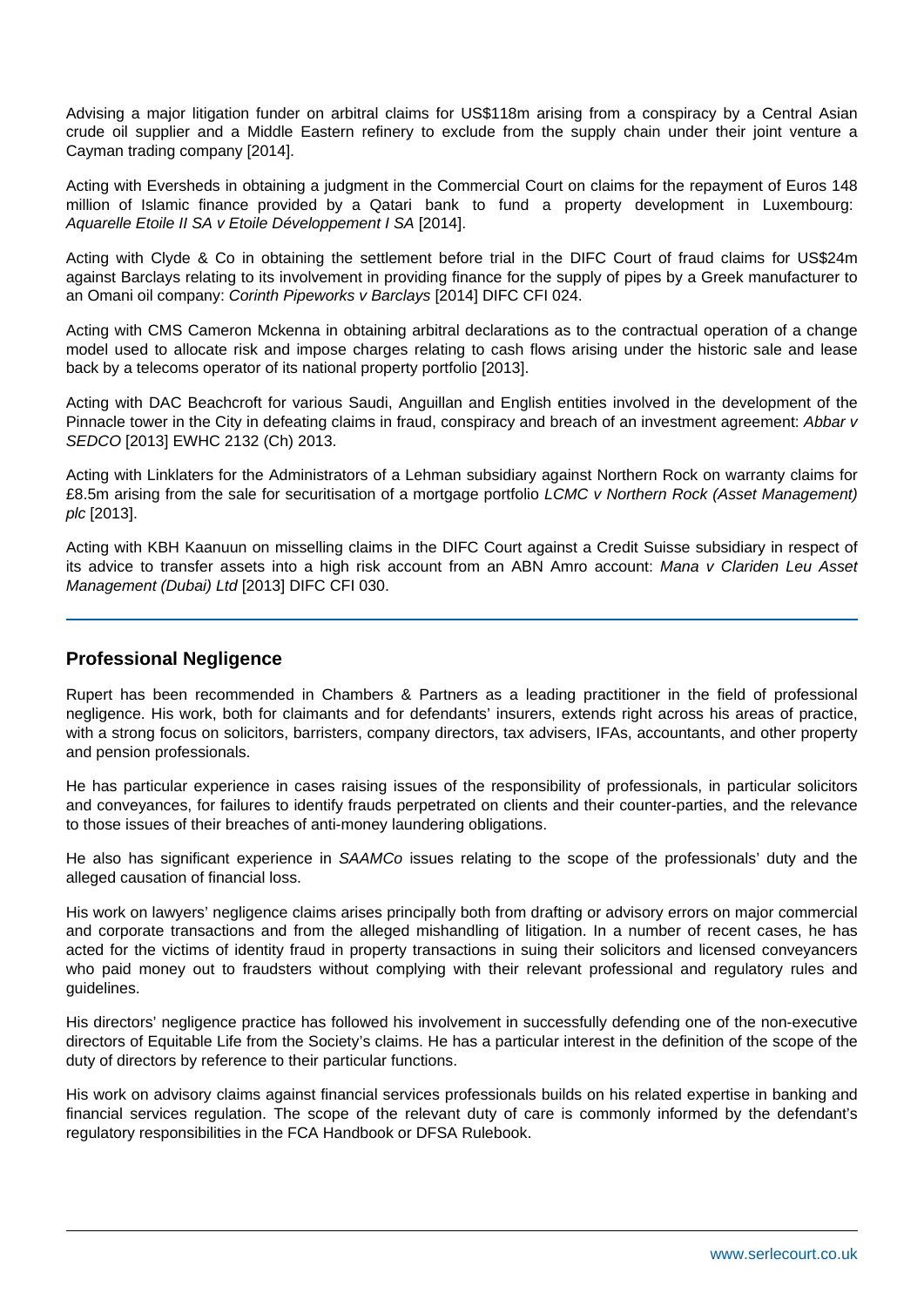His accountants' negligence practice arises not only from core audit, assurance, and advisory work but also from financial due diligence carried out on the sale and acquisition of significant businesses.

#### **Recent cases include:**

Acting with Field Fisher for an offshore property developer on claims for £48m against an international law firm for advisory negligence in failing to advise as to the merit of tenant's claim that the development scheme was in breach of a covenant in the tenant's lease: Aurium Estate London Ultra Prime Ltd v. Mishcon de Reya LLP [2020].

Acting with Al Tamimi for an Indian financial advisory group in defending claims by a Sri Lankan joint venture party of negligence arising out of its failure to prevent a cyberattack by which the joint venture company was defrauded of significant sums; [2019] DIFC CFI 042 (6 October 2020) (28 October 2020).

Acting with Norton Rose Fulbright for a Canadian internet gaming entrepreneur in defending claims for USD 90 million by an asset an investment management company of negligence in filing an equity commitment letter purportedly provided by the claimant but said by it to have been forged: KBC Aldini Capital Ltd v. (1) Baazov (2) Canaccord Genuity Corp [2017] DIFC CFI 002 (14 October 2018) (12 February 2020).

Acting for a waste management and haulage company in suing its former solicitors for negligent advice in respect of their failure to withdraw a Part 36 offer where disclosure significantly improved the merits of its claims against Renault Trucks in respect of a defective fleet of vehicles: George Killoughery Ltd v Cubism Law [2017].

Advising a firm of solicitors on its defence to an application for committal for alleged civil contempt in making collateral use of disclosed documents: (1) Grosvenor Chemicals Ltd (2) Whyte Chemicals Ltd (3) Melvyn Whyte v (1) UPL Europe Ltd (2) UPL Deutschland GmbH (3) Mishcon de Reya LLP (4) Herzog [2017] EWHC 1893 (Ch).

Acting with Field Fisher for the victim of an identity fraud in pursuing claims against a firm of licensed conveyancers that had acted for the fraudster on the purported sale of a house in Fulham for breach by that firm of its express and implied warranties of authority and for breach of trust in paying the purchase monies to the fraudster: Rees v Walter Saunders [2016].

Acting for a property developer in the DIFC Court in having struck out claims that the developer had assumed, and was in negligent breach of, a duty of care in respect of representations said to have been made to purchasers: First Rand Property Holding (Middle East) Ltd v Damac Park Towers [2014] DIFC CFI 030 (2 April 2015).

Acting with Clyde & Co in defending claims for £2.5m against a firm of solicitors which had drafted contractual documentation in assuming that the relevant transaction was the assignment of a lease of commercial and residential premises, when what was contractually required was the grant of a sub-lease: F&M (Investment Holdings) Ltd v Seabourne Lawleys Ltd [2015].

Acting with William Sturges against solicitor administrators in respect of alleged gross negligence in the administration of the high-value estate and various will trusts: Eley v Magwells & Ors [2015].

Acting with Clyde & Co in defending a national firm of solicitors on the basis that an admitted drafting error in an overage agreement was not causative of any loss because the agreement could still be read to require the market value underpin to be determined at the date of exchange and not completion [2014].

Acting on claims of audit and advisory negligence against Grant Thornton both in its auditing of a UK company and for its corporate finance advice on the acquisition of that company for over £16m: Wilson & Go Plant Ltd v Grant Thornton UK LLP [2014].

Acting successfully with Clyde and Co for a firm of solicitors at trial in the Chancery Division and on appeal to the Court of Appeal in defending claims arising out of a failure to ensure that certain shares were charged as security for a substantial commercial loan: Clack v Wrigleys Solicitors LLP [2013] EWHC 413 (Ch); (2013) 163 NLJ 17: [2013] All ER (D) 127 (Mar).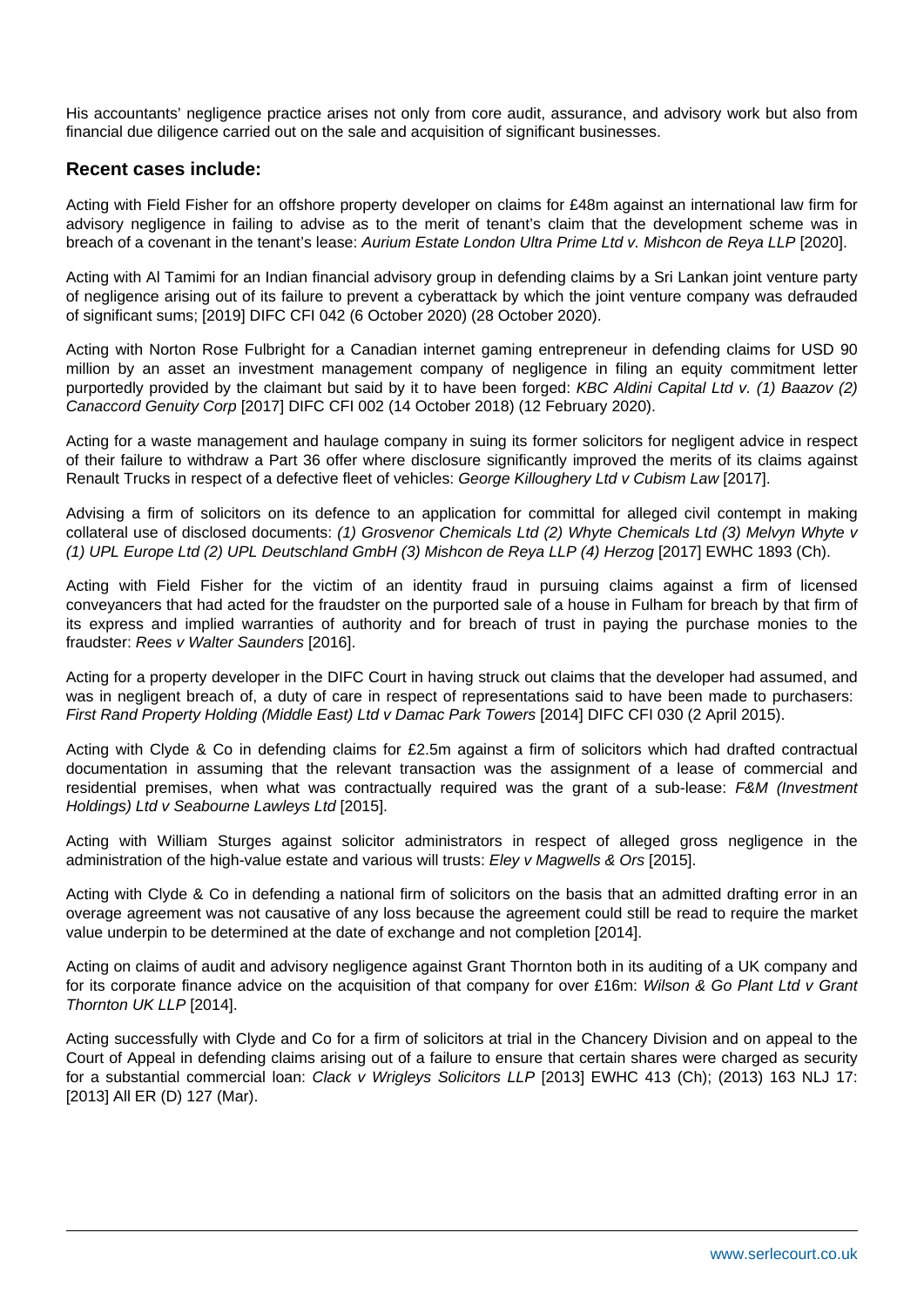Acting successfully with Mills & Reeve for a barrister in securing the withdrawal of negligence claims in respect of the barrister's advice, while on holiday, that a chargee could exercise immediately its power of sale without any valid exclusion of the statutory requirement of notice [2013].

Acting with Linklaters for a Lehman subsidiary in pursuing claims that Northern Rock had been negligent in servicing loans pursuant to the transfer of a portfolio of 68 mortgages: LCMC v Northern Rock (Asset Management) plc [2014].

Acting with DAC in a lengthy trial and subsequent appeal on claims by the owner of Britannia Hotels against his former solicitors on their advice as to the value of his earlier claim against a firm of accountants and as to the merits of a settlement: Langsam v Beachcroft LLP [2011] EWHC 1451 (Ch); [2011] 3 Costs LO 380; [2012] EWCA 1230; [2013] 1 Costs LO 112 [2012].

#### **Property**

Rupert is consistently recognized as a leading practitioner in Property and Real Estate litigation in all of Chambers UK Bar, The Legal 500 and Who's Who Legal: UK Bar.

Legal 500 2022 lists him in Tier 3 of the Leading Silks in Property Litigation: "Rupert Reed QC has a diverse practice with a particular emphasis on commercial, financial, and joint venture disputes, and led the representation of Al Jawhara bint Ibrahim Al Ibrahim, a widow of King Fahd of Saudi Arabia, in resisting claims to her property, Kenstead Hall in Highgate, by Asturion, a Liechtenstein entity".

Chambers UK Bar 2022 notes of his practice in Real Estate Litigation: "Well known for his extensive property practice, he regularly undertakes disputes concerning the management and development of commercial properties. He is particularly well known for his work on financial and joint venture disputes relating to commercial property for clients in the retail and leisure sectors. He undertakes work for wealthy Middle East clients, concerning property in London."

Chambers UK Bar 2022 further reported client comment that "Rupert is super-bright and incisive" and "is particularly good at cases with a property fraud crossover".

Who's Who Legal 2022 recommends him as a National Leader in its 'UK Bar – Real Estate – Silks' category. It notes that "Rupert Reed QC is "on top of the detail" and "extremely thorough" with "an extremely professional approach to cases". One respondent adds, "He knows how to turn up the volume in court.""

Who's Who Legal 2021 recommends him as a Global Leader in Real Estate.

Legal 500 2021 ranks him in Tier 3 of the leading silks in Property Litigation: "Super-bright and always able to focus in on the key points of the case in question".

Chambers UK Bar 2021 further noted the following client comment: "Super bright and able to focus on the key points in the case in question." "He is very easy to work with, his advice is always very prompt and he has excellent organisational skills and is a very strong advocate in court." "His written work is excellent. He is very diligent and thinks quickly on his feet."

Chambers UK Bar 2020 also ranked him as a leading barrister in Real Estate Litigation and noted the comments of clients: "He is so user-friendly and is exceedingly proactive in driving cases forward." "He has an easy-going light touch and gets the balance just right in Court."

Legal 500 2020 identified him as being a leading silk in Property Litigation: "Oozes experience, very calm under extreme pressure with deadly accuracy in the court room."

Chambers UK Bar 2019 noted the comments of clients on his work in the Property field: "He is exceptionally bright and extremely impressive on his feet."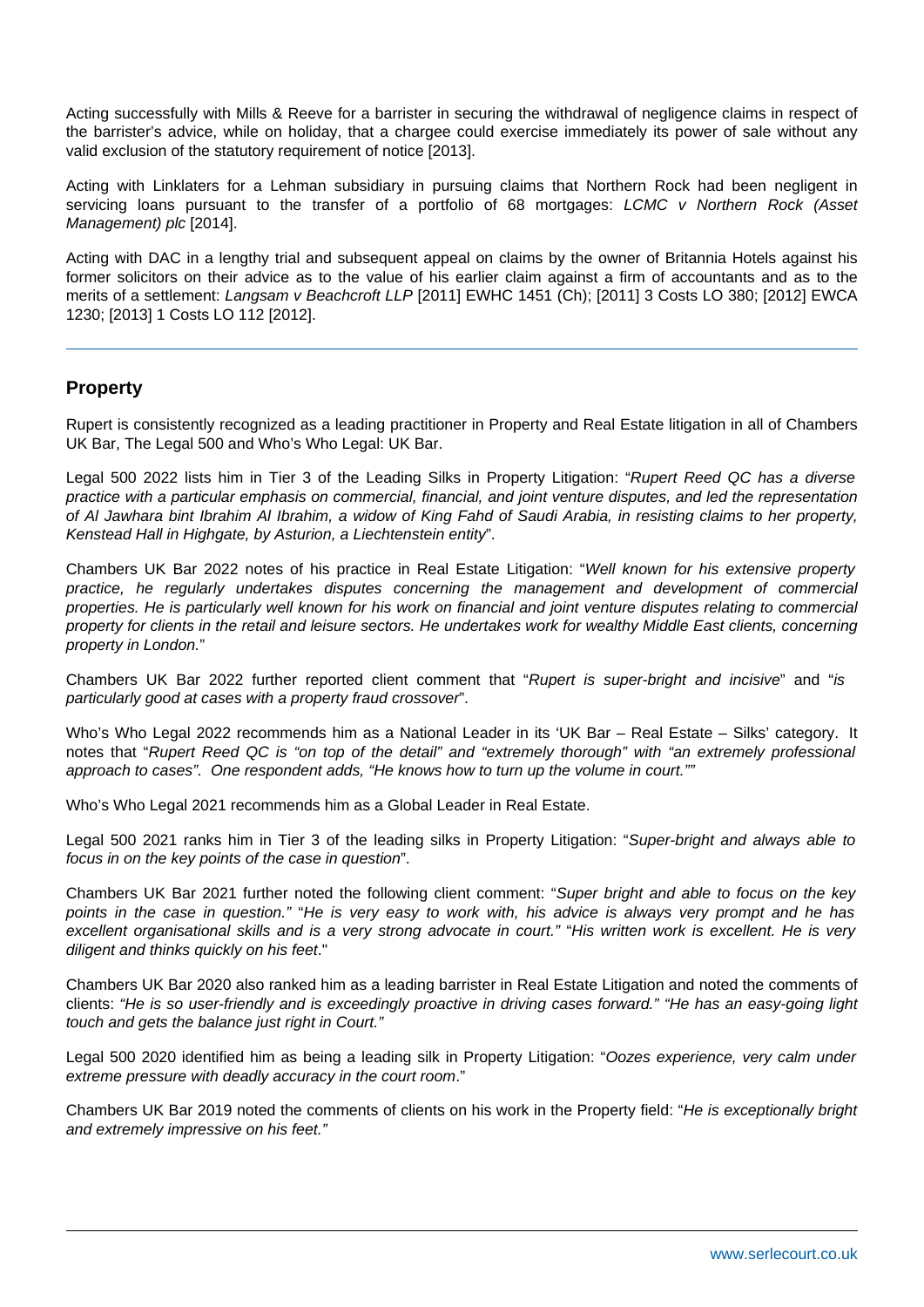Legal 500 UK Bar 2019 ranked him as a leading junior in Property Litigation and noted that he is "[e]ntirely on the point with advice that is relevant and advances the case."

Chambers UK Bar 2018 noted the comments of sources: "Always contactable and extremely approachable, he's a lawyer whose analytical skills are amazing." "He's very good at getting his head around very complex problems and working with the more difficult clients."

Legal 500 UK Bar 2017 noted further that: "He is very client-friendly in his approach and provides creative solutions to complex legal disputes."

Who's Who Legal: UK Bar 2016 reported that "Rupert Reed QC is a "superb" property development, management and finance barrister, with an "enviable client list".

Who's Who Legal: UK Bar 2015 noted that "the "chancery star" Rupert Reed QC is "fiercely intelligent" in complex financing and real estate transactions. Reed has a high profile client base and receives positive feedback from clients who say he is "excellent on his feet, with a fluid style of advocacy, which resonates well with clients and judges"."

In 2017 and 2018, he won Property Barrister of the Year in the Finance Monthly Global Awards.

He combines a strong academic interest in the law of Real Property with significant experience of contractual disputes arising out of the transfer, development, financing, and management of commercial property. In recent years, he has built a substantial practice in advising on and litigating disputes relating to business and industrial parks.

While his core property practice is in England, Rupert is a registered advocate before the courts of the Dubai International Finance Centre (DIFC) and has acted in a number of property disputes arising there and heard in the DIFC Courts, including a number of matters in which he has acted for DAMAC.

Many of his arbitrations also concern issues of English, UAE, Dubai and English law arising from contracts for the sale, reservation and development of land in the DIFC, Dubai, and wider UAE.

He further has some experience of the principles of the laws of planning and compensation and acts in cases requiring knowledge of both those principles and the law of Real Property.

#### **Recent cases include:**

Acting with Field Fisher for an offshore property developer on claims for £48m against an international law firm for its failure to advise as to the merit of the claim by a tenant of part of the development site that the development scheme was in breach of the landlord's covenant to keep the structure of the existing building in good repair: Aurium Estate London Ultra Prime Ltd v. Mishcon de Reya LLP [2020].

Acting with DWF in obtaining a freezing order to freeze various high-value residential properties in London and Surrey in support of New York proceedings against the director of a UAE company on the basis of his procurement of the the company's gifting of Dubai properties to frustrate the enforcement of an ICC award against the company: (1) Cesfin Ventures (2) Cessna Finance Corp v. Ghaith al Ghaith [2020] EWHC 3337 (Ch); [2020] EWHC 3683 (Ch).

Acting with Shakespeare Martineau for a property management company within the Noé Group in claiming damages from the intending vendor of the Winnersh Triangle business park for breaches of its duties of good faith, of reasonable endeavours in assisting the purchaser's due diligence, and of exclusivity pursuant to the ultimate sale of the park to a Frasers Property group subsidiary: Capreon (UK) Ltd v. Winnersh Holdings LP [2019].

Acting with Simmons & Simmons for a wife of the late King Fahd of Saudi Arabia in defending and on the striking out of claims made by a Liechtenstein foundation to ownership of a substantial London property transferred to the wife by the foundation on the instructions of King Fahd: Asturion Foundation v Her Highness Princess Al Jawharah bint Ibrahim Abdulaziz al Ibrahim [2019] EWHC 274 (Ch); Alibrahim v. Asturion Fondation [2020] EWCA Civ 32.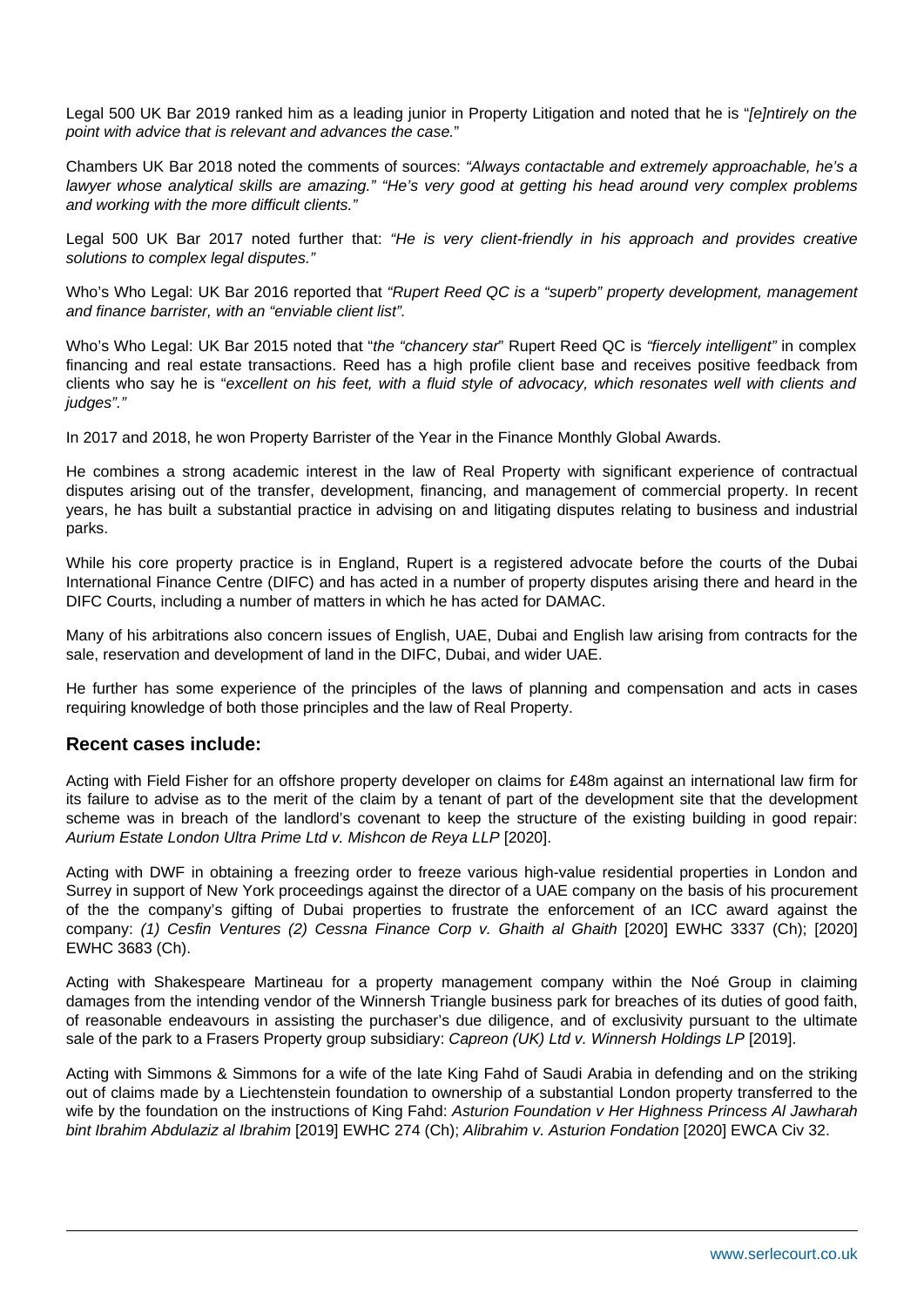Acting with Cooke Young & Keidan for the former head of the family office of the late Prince Fahd bin Salman of Saudi Arabia in pursuing contractual and restitutionary claims for commission owed on various Knightsbridge property developments: Hussein v Her Highness Princess Nouf Bint Khalid bin Abdullah al Saud [2018].

Acting with Sherrards for two groups of European investors in successfully obtaining declarations as to their company's beneficial ownership of part of the North Kensington Gate development site pursuant to a deed executed on its acquisition, and successfully obtaining summary judgment on fraud claims relating to the promotion of the development site: Aurora Developments Ltd & Ors v Delta Holdings Limited & Ors: [2018] EWHC 1047 (Ch).

Advising the owners of development land in Hampshire whether the purchaser of the land could prevent the making of an application for planning permission and the consequential termination of the sale agreement by failing to appoint a director of the property holding company [2018].

Advising a property fund owning development land in Northamptonshire on its exposure on an indemnity provided in its long lease of the land for the costs of complying with a section 106 agreement relating to a specific grant of outline planning permission that was likely to have expired [2018].

Advising the property fund owning a major business park in Hampshire as to whether it could continue to provide a shuttle bus service within the 'sweeper clause' in the provision for estate services in its management deed and whether certain occupants were paying a fair and reasonable proportion of the cost of that provision [2018].

Acting for a developer in the North East on claims against the other members of a consortium of landowners seeking planning permission for the redevelopment of green belt land around Durham who acted in breach of their original partnership and option agreements in secretly entering a new partnership with Durham County Council: Galaxy Land Ltd v. Corney & Ors [2017].

Acting in the Property Chamber of the First Tier Tribunal for the registered proprietor of the North Kensington Gate development in defending claims to the registered title by a Guernsey entity controlled by the original promoters of the development: Delta Holdings Ltd v Aurora Developments Ltd [2017].

Acting with Browne Jacobson for a leading UK businessman on a boundary dispute affecting his principal residence in Nottingham: Nathu Ram Puri v. John Michael Gibney [2017].

Acting with Gowling for a Jersey property company against Hewlett-Packard in obtaining a statutory extension of Hewlett-Packard's lease of its UK premises in Warrington for a new term of sufficient length to give reasonable commercial certainty to the landlord: Lamont Property Acquisition Company (Jersey) IV Ltd v Hewlett-Packard Limited [2016].

Acting with Field Fisher for the victim of a vendor identity fraud in suing the firm of licensed conveyancers which had acted for the fraudster, who had impersonated the owner of a valuable property in Fulham, for breach of the firm's warranties of authority, alternatively breaches of trust in paying the purchase monies to the fraudster: Rees v Walter Saunders [2016].

Advising the Hong Kong purchaser of a property in Canary Wharf worth £130 million on the implications of a challenge to the sale by a shareholder of the vendor and the risks of the forfeiture of the purchaser's deposit or of constructive trust claims being advanced [2016].

Acting with Brecher for the freehold owner of retail premises on Guildford High Street in compelling a national supermarket chain to enter a new agreement for lease and pay damages and costs under its guarantee of the original lessee which had been put into administration [2016].

Advising a property fund owning a significant part of the apron of a major UK motor-racing circuit whether a land exchange agreed with the circuit owner was enforceable and had been repudiated by the circuit owner's refusal to execute the required documents [2016].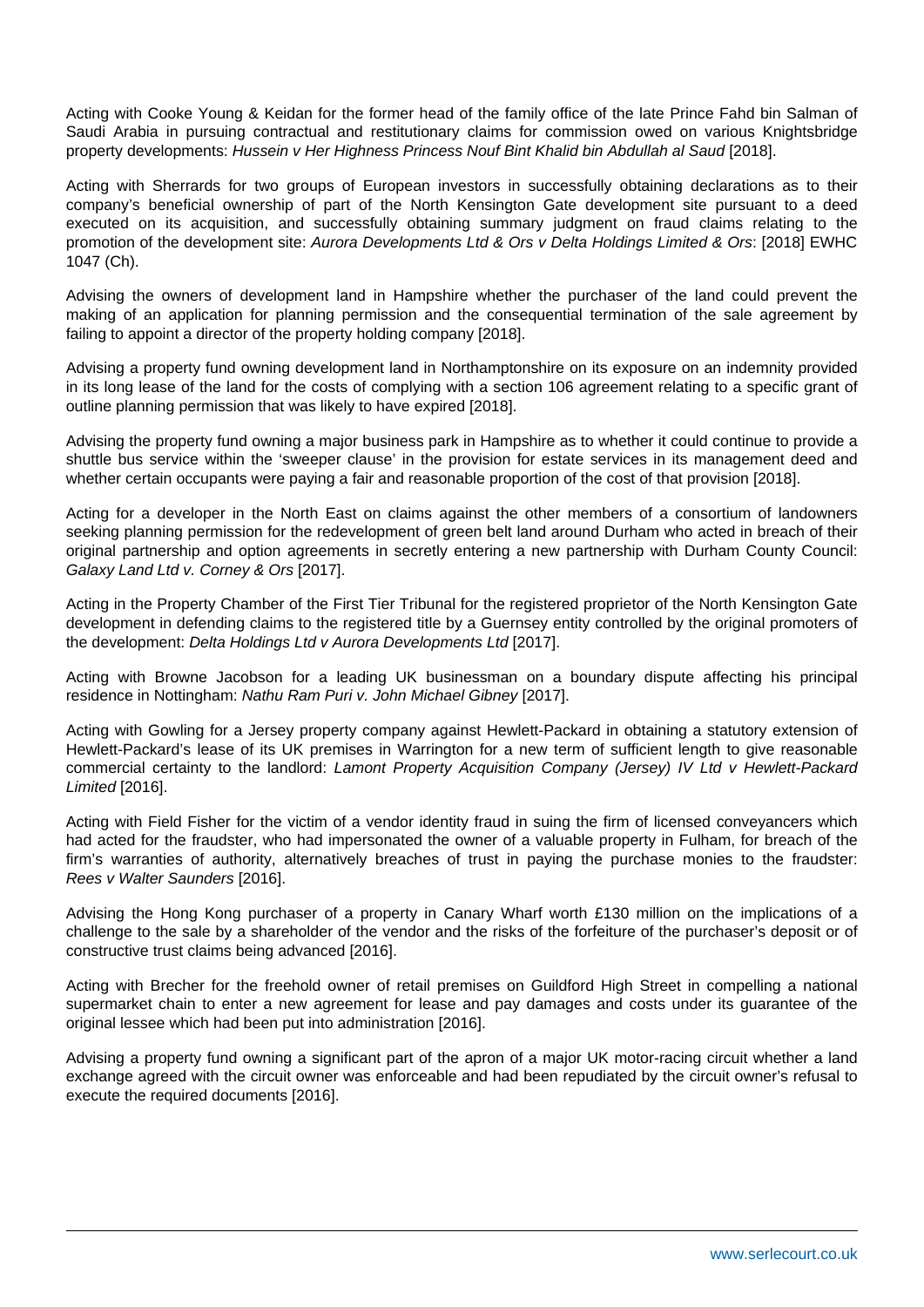Acting for the UK asset manager of a portfolio of industrial sites around Heathrow in a contractual dispute with a leading US investment firm as to the forfeiture of the asset manager's £15 million profit share under its asset management agreement for alleged bad faith, breaches of a restrictive covenant, and the breach of a key executive provision [2016].

Acting for the same UK asset manager against the same US investment firm in claiming that its 'best internal estimate' of the value of the relevant assets for the purpose of calculating the asset manager's profit share undervalued them by £90 million by wrongfully excluding information of an open market offer made for those assets by a third party [2016].

Acting for DAMAC in the DIFC Court of Appeal on a successful appeal in which the Chief Justice confirmed the contractual validity of property reservation agreements and a commercial approach to the construction of those agreements: Damac Park Towers Company Ltd v Ward [2015] DIFC CA 006 (14 December 2015).

Acting with CMC McKenna on a claim for damages for the purchaser of a shopping centre for late completion by the purchaser on the Court's finding that the production of certain certificates was a condition precedent only to the purchaser's obligations: BOBN Ltd v Analytical Properties Ltd [2014] EWHC 802 (Ch); [2015] EWCA Civ 43; [2015] PLSCS 38 [2015].

Acting for DAMAC in the DIFC Court of Appeal in appealing findings that a developer had not given 'possession and occupation' within the terms of the relevant SPAs: Damac Park Towers Company Ltd v Dattani [2014] DIFC CA 007 (10 November 2015).

Acting for DAMAC in the DIFC Court in having struck out various purchaser claims relating to changes in the floor layout of office units in a tower built in the DIFC: First Rand Property Holding (Middle East) Ltd v Damac Park Towers [2014] DIFC CFI 030 (2 April 2015) CFI 030/2014 [2015].

Acting with King & Wood Mallesons for a Dubai developer in defending contractor claims for in excess of AED 1 billion in a DIAC arbitration in respect of a major infrastructure development by a former member of a joint venture [2015].

Acting for members of a leading Saudi family in claiming their late father's beneficial ownership under a presumed resulting or constructive trust of various London properties: El Seif & Anor v Tavina Holdings Inc & Ors [2015].

Acting with Linklaters for the administrators of Lehmans on claims for breach of warranty and of the servicing obligations under the transfer from Northern Rock of a mortgage portfolio: LCMC v Northern Rock (Asset Management) plc [2014].

Acting with Berwin Leighton Paisner for National Grid on the appeal of a decision by the Upper Tribunal (Lands Chamber) awarding a developer compensation on the grant of a wayleave for the injurious affection of land arising on the loss of a contract: Arnold White Estates Ltd v National Grid Electricity Transmission plc [2014] EWCA Civ 216; [2014] Ch 385; [2014] 2 WLR 1055.

Acting for a developer and purchaser of land in Durham on an indemnity provided by the vendor that it would rectify an option to which the land was subject so as to exclude from the option part of the purchased land: Galaxy Investments Ltd v North of England Estates Ltd [2014].

Acting withy DLA Piper in obtaining a settlement of claims for £18m for deferred consideration on the sale of an interest in a major business park in the North East, for damages for the diversion of profits from relevant plots, and for a declaration that another plot was held on constructive trust [2013].

Acting with CMC Cameron McKenna for a national telecoms operator in obtaining arbitral declarations on the construction of complex effective sale and lease-back arrangements involving the operator's entire property portfolio, and in particular as to the calculation of compensation payable on the early vacation of subject premises [2013].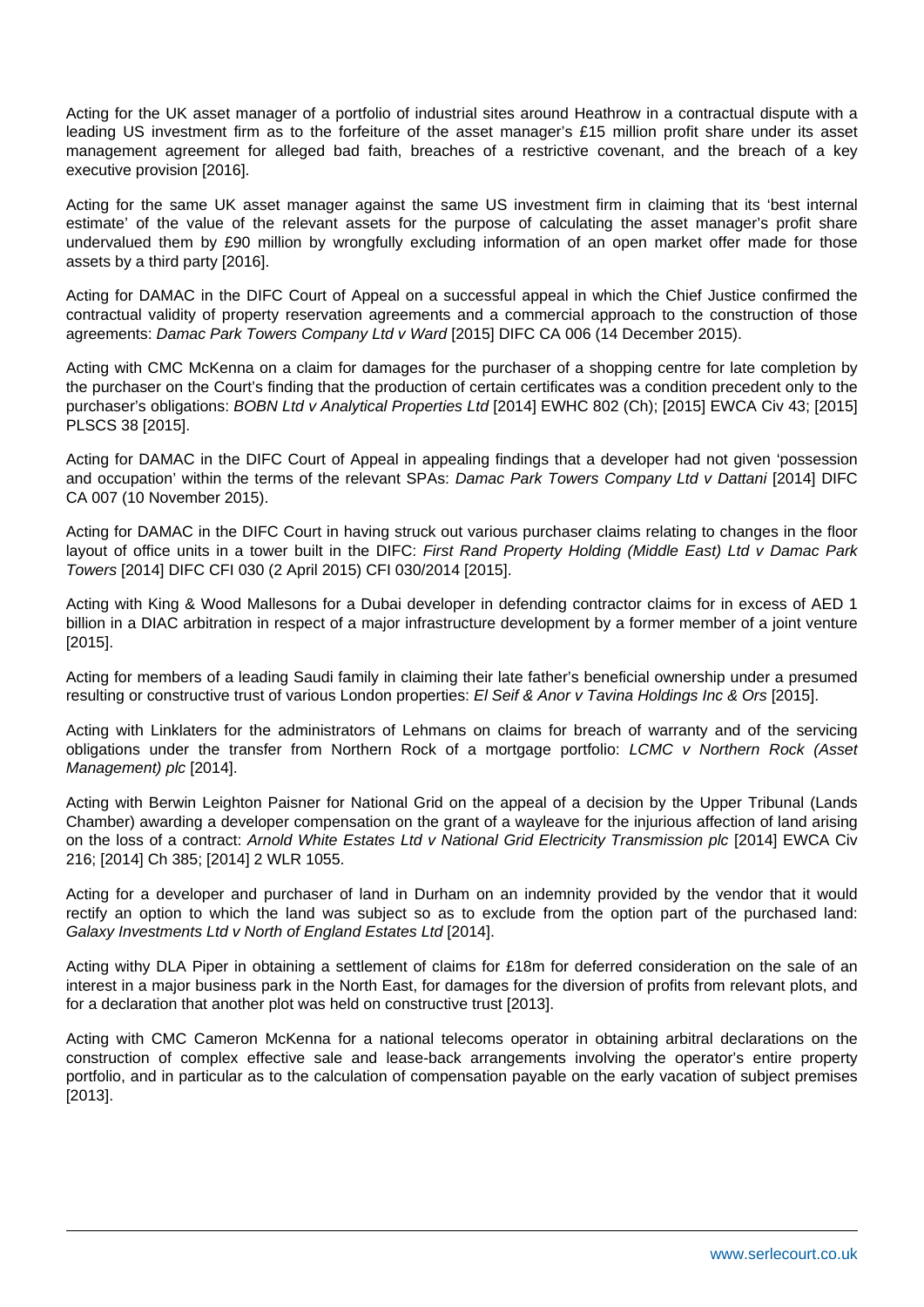Acting with DAC Beachcroft for the Anguillan SPVs holding the freehold and long leasehold estates in the Pinnacle Tower in the City in defeating claims by a Saudi equity investor that he had a beneficial interest in those estates: Abbar v SEDCO & Ors [2013] EWHC 1414 (Ch) [2013].

Acting for the purchaser of a DIFC property off-plan in claims against the developer with issues as to the delay in handover, the registration of the property, and the developer's failure to provide an SPA: Dorsey y Union Properties [2013] DIFC CFI 05.

Advising on a US\$1 billion claim by the owner of a development property in Dubai in respect of the alleged unlawful enforcement of a security over the land [2012].

#### **Private Client Trusts and Probate**

Rupert has significant experience of trust and contentious probate litigation, with a particular emphasis on commercial and property claims involving trust and fiduciary claims by or against nominees, trustees or personal representatives.

Much of his commercial work involves proprietary and personal claims arising from the fiduciary roles of company directors, partners, and agents in a wider business context.

Rupert has a particular interest in the imposition of fiduciary duties by Islamic finance instruments that may be said to create trust and agency relationships.

He has been called (ad hoc) to the Bar of the Cayman Islands and advised in litigation with significant trust elements in the Channel Islands and British Overseas Territories.

#### **Recent cases include:**

Acting with Lalive and Simmons & Simmons for a wife of the late King Fahd of Saudi Arabia in defending trust claims made in the Chancery Division by a Liechtenstein foundation in respect of a high-value London property on alleged grounds that the transfer of those assets was invalid as a matter of the law of Liechtenstein foundations as well as Saudi and Shari'a law of succession: Asturion Foundation v Her Highness Princess Al Jawharah bint Ibrahim Abdulaziz al Ibrahim [2019] EWHC 274 (Ch).

Acting with Boodle Hatfield for the trustees of a charitable foundation in agreeing with the joint administrators of its founder's estate the terms of a Beddoe order authorising proceedings in Jersey in respect of transfers out of the estate: In the Estate of James Donald Hanson Deceased [2017].

Acting with William Sturges for the administrators of a high-value estate in pursuing claims against the previous executors of a will trust and a beneficiary overpaid by them: Eley v Magwells & Ors [2015].

Acting for the younger siblings in a Saudi family in claiming that certain London properties held by Panamanian companies were beneficially owned by their father and fell into his English estate to be distributed on his intestacy: El Seif & Anor v Tavina Holdings Inc & Ors [2015].

Acting with Harcus Sinclair for the interim administrators of Arkadi Patarkatsishvili ('Badri') in collecting US\$45m in funds held for Badri's estate by various interpleading parties, and defending claims made by Boris Berezovsky against the estate: Berezovsky v Abramovich; Berezovsky v Hine & Ors [2010] EWHC 2044 (Ch).

Acting with Harcus Sinclair for the Interim Administrators of Badri's estate in obtaining directions as to the interim distribution of funds to permit the defence of the estate by certain family beneficiaries under Badri's intestacy: Hine & Ors v Gudavadze & Ors [2011].

Advising on trust litigation that could be pursued in the Channel Islands in seeking to secure funds paid into a trust structure used by an aggressive film finance scheme to avoid tax [2010].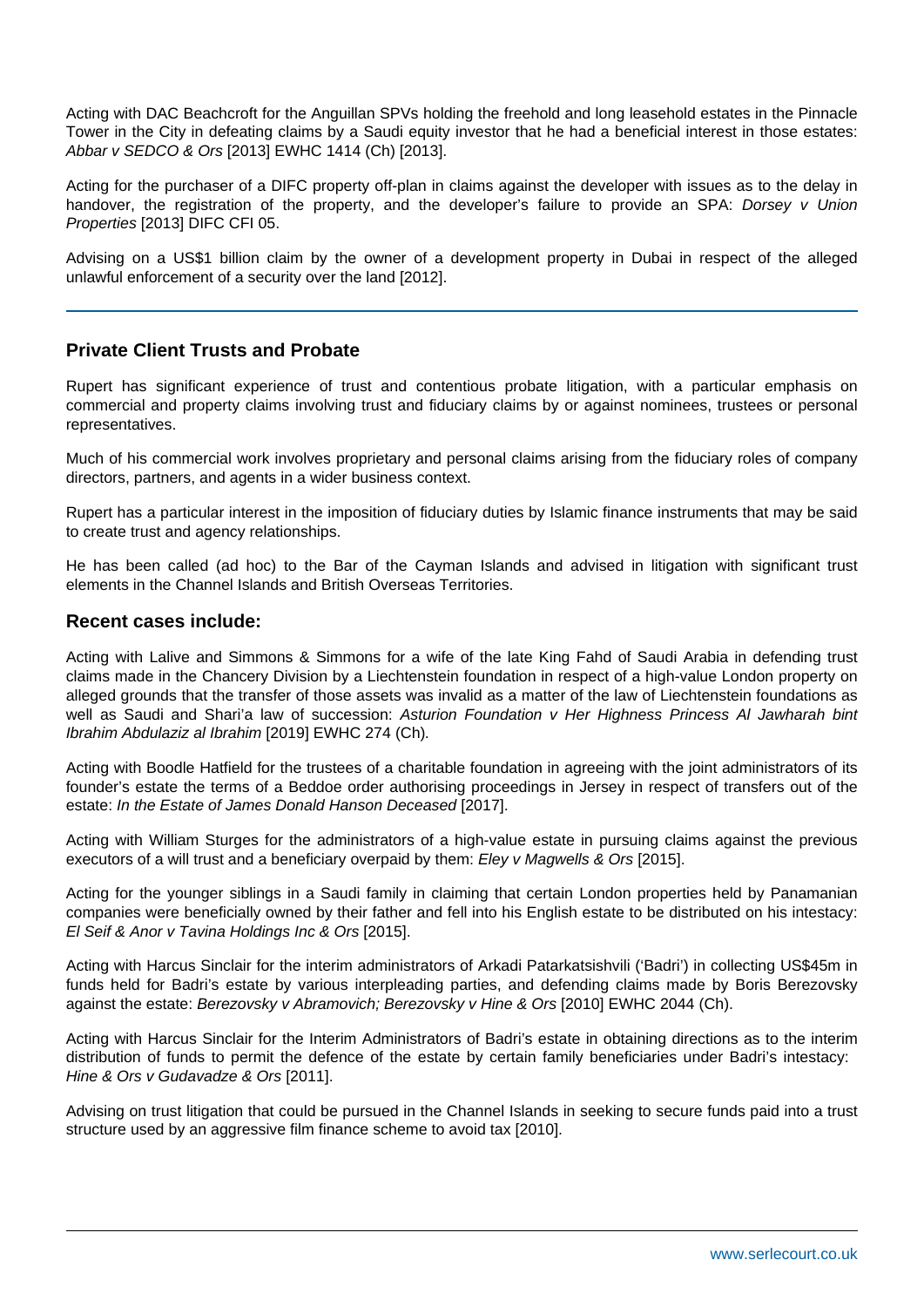Acting with DAC in obtaining judgment for US\$12m deposited with a Kuwaiti bank by a Lebanese bank under various Islamic Finance agency agreements on the basis that the relevant deposits had been held by the agent on express or resulting trust: BLOM v The Investment Dar [2010].

#### **Arbitration**

A significant part of Rupert's property and commercial practices, both in England and the Middle East, is in arbitration, both as lead counsel and as arbitrator, in particular under the LCIA, ICC, DIFC-LCIA, DIAC and LMAA Rules and seated in London, Paris and the Middle East. He is a member of both the DIAC Rules Task Force and the DIFC Court's Arbitration Working Group.

Chambers Global 2021 includes Rupert in its 'Spotlight Table' of members of the UK Bar active in dispute resolution in the UAE, noting that he "acts on a variety of commercial disputes in the DIFC Courts and remains very active as arbitrator in DIAC and DIFC-LCIA arbitration centres". Much of his work as an advocate before the DIFC and English Courts is in obtaining interim relief, including freezing and related injunctive relief in support of arbitral proceedings.

Early in his career he assisted in the long-running arbitral claims in Bankers Trust v City of Moscow, arising from the Respondent's failure to repay loans of some 200m Swiss francs.

More recently, he acted in the long-running DIAC arbitration between the Meydan Group and the Dubai branch of WCT Berhad in respect of contractor claims arising from the construction of the Meydan race-course and leisure complex in Nad al Sheba in Dubai, and in proceedings in the DIFC Court in resiting recognition and enforcement of the award in the DIFC. He further acted as lead advocate at the evidentiary hearing of a major DIFC-LCIA arbitration in Dubai of debt and guarantee claims pursued by a Chinese group against a major Saudi conglomerate.

Rupert has a working knowledge of the Civil Codes of the Middle East derived from the Egyptian Civil Code of Professor Al Sanhouri. He has significant experience of working on the underlying texts and in particular the French Code Civil and Al Waseet fi Sharh al Quanoun al Madani al Jadid, often with the assistance of experts from the UAE and other Arab jurisdictions.

He has advocated on issues of UAE law both in international arbitrations and, following the adoption by the DIFC Courts of the international approach of presenting issues of foreign law, in advancing submissions on UAE law, both in writing and orally, as for example in WCT Berhad (Dubai Branch) v Meydan Group LLP [2016] DIFC, ARB 003.

Rupert has also acted in relation to the conduit jurisdiction of the DIFC Courts used by successful claimants to enforce their awards and judgments first in the DIFC and then, pursuant to the reciprocal enforcement mechanisms between the DIFC and Dubai Courts, against property and assets in Dubai, as for example in Bocimar International NV v Emirates Trading Agency LLC (31 January 2016) CFI 008/2015 [2016].

More recently, he acted in obtaining a worldwide freezing order in the DIFC Courts in support of an award rendered in an LCIA India arbitration even before his client, the award creditor, had been able to apply for the recognition and enforcement in the DIFC of the award.

He regularly advises lawyers and clients in London as to the relative merits of their enforcement options in a number of jurisdictions in particular in the Gulf and wider Middle East.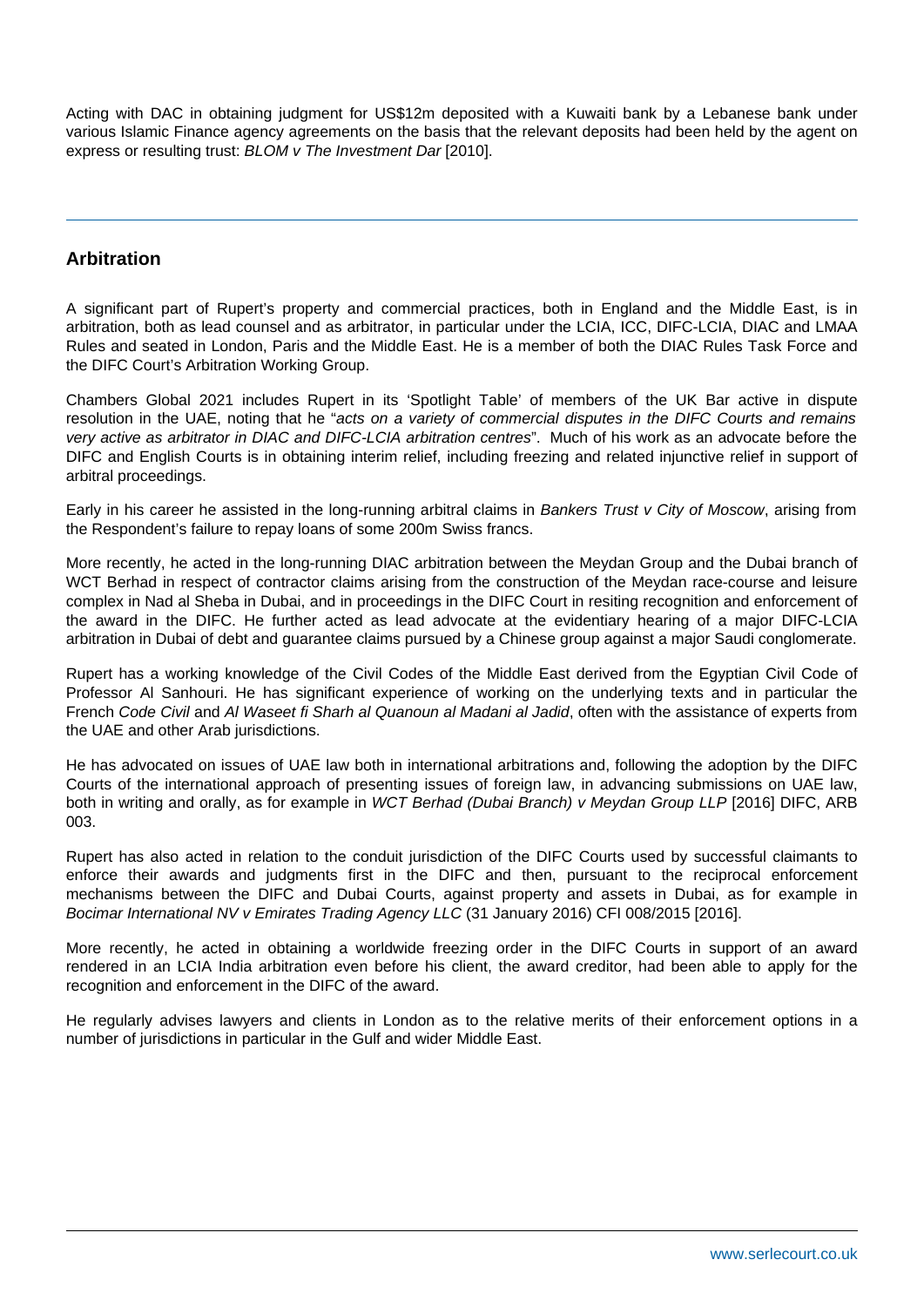Rupert was part of a working group that assisted the Chief Justice of the DIFC Courts in drafting a practice direction, Practice Direction No. 2 of 2015, which provides a model arbitration clause to allow parties to refer to DIFC-LCIA arbitration any issues arising on the enforcement of judgments by the DIFC Courts. This development has been the subject of widespread discussion among both academics and practitioners in the field of international arbitration.

He has been appointed and acted as sole arbitrator, co-arbitrator and Chairperson in a number of LCIA, DIFC-LCIA, DIAC, and ad hoc arbitrations in hearing financial, commercial and property disputes, often in the Middle East and involving issues of English, DIFC, UAE, Dubai and Saudi law.

Over the course of 2018 to 2021 he has served on the Tribunal in some 10 arbitrations (3 DIFC-LCIA, 4 DIAC, 3 LCIA and one 'ad hoc'). The value of many of the claims he has arbitrated significantly exceeds USD 100 million.

#### **Recent cases as an arbitrator include:**

**DIFC-LCIA arbitration** – Co-arbitrator in dispute between shareholders in UAE company (seat Dubai, UAE law).

**DIAC arbitrations** – Co-arbitrator of cross-claims by developer and purchaser of plots (seat Dubai, UAE law).

**DIFC-LCIA arbitration** – Co-arbitrator of claim against investor for alleged bad faith (seat DIFC, UAE law).

**DIFC-LCIA arbitration** – Sole arbitrator of claim for sums under a management agreement (seat DIFC, English law).

**LCIA arbitration** – Co-arbitrator of claim for alleged unpaid loan principal and interest (seat London, English law).

**Ad hoc arbitration** – Chair of Tribunal in dispute between employer and contractor (seat Dubai, DIFC law).

**LCIA arbitration** – Co-arbitrator in partnership dispute (seat London, English law).

**DIAC arbitration** – Co-arbitrator in dispute between property developer and purchaser (seat Dubai, UAE law).

**DIAC arbitration** – Co-arbitrator in dispute between developer and contractor (seat Dubai, UAE law).

**LCIA arbitration** – Sole arbitrator in dispute between investor and investment adviser (seat London, DIFC law).

#### **Recent cases as counsel include:**

Acting with DAC Beachcroft for a BVI company in a DIFC-LCIA arbitration in Dubai on claims for over USD 100 million in a dispute arising from the termination of a joint venture in the UAE aerospace sector [2021].

Acting with DWF in obtaining an order for the recognition of an assigned foreign ICC arbitration award and worldwide freezing order against the holding company of a major UAE conglomerate on the basis of evidence of its gifting substantial real estate to its shareholders: [2020] DIFC ARB 017 (22 July 2020).

Acting with Kennedys in obtaining an order for the recognition and enforcement of a London-seated award, and worldwide freezing order and notification order made by the DIFC Court against a UAE resident entrepreneur on the basis of his attempts to use an opaque corporate structure to frustrate enforcement of the award and dishonest statements made in the course of foreign enforcement proceedings: [2020] DIFC ARB 014 (17 June 2020).

Acting with Brown Rudnick for a major Saudi bank against a European bank on claims for breach of an agreement under which certain technical and advisory services were provided to the Saudi bank [2020].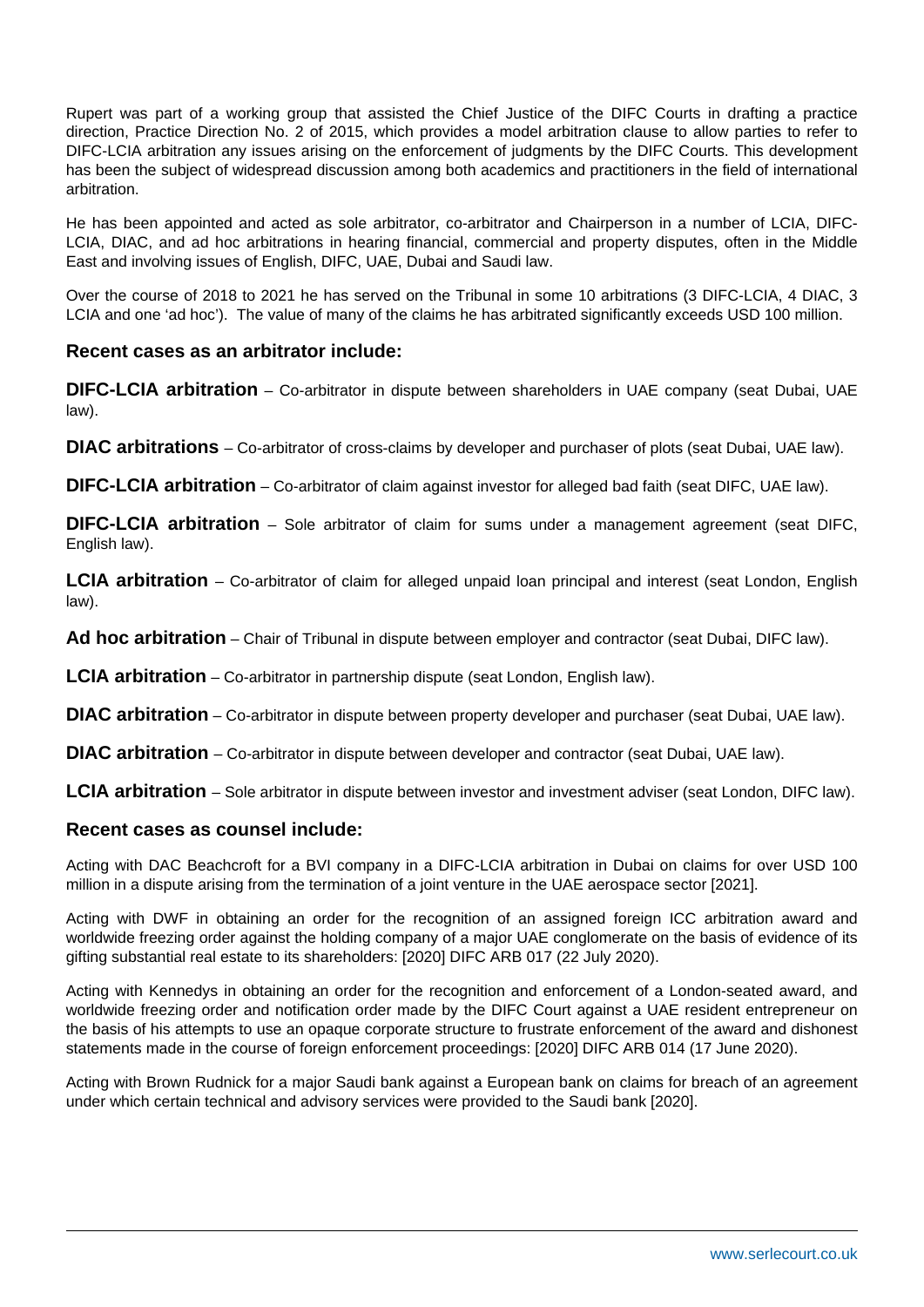Acting with Dentons in a DIFC-LCIA arbitration in defending claims by a Chinese supply chain management group against a Saudi entity on an alleged parent-company guarantee of the liabilities of a European fashion chain [2018].

Acting with Clyde & Co for a developer in seeking the stay of DIFC Court proceedings brought in breach of a provision for Singaporean arbitration and an anti-suit injunction of the Singaporean High Court: Grand Valley General Trading LLC v. GGICO Sunteck Ltd & Anor [2018] DIFC CFI 044.

Acting with Freshfields in the DIFC Court in successfully resisting an anti-suit injunction against US proceedings in support of a DIFC-LCIA arbitration and against Saudi arbitral proceedings: Federal Express International Inc v. Abdul Latif Jameel Transportation Co Ltd [2018] DIFC CFI 038 (15 July 2018).

Acting with Dentons on a LMAA arbitration in dealing with issues as to the functionality and performance of a crane and vessel chartered on BIMCO terms [2018].

Advising a major UK clothing retailer on arbitral claims advanced by franchisees in various East European and Middle Eastern jurisdictions in respect of the pricing of the retailer's goods on sale to the franchisees [2016].

Acting for a Belgian ship owner in obtaining the enforcement in the Commercial Court and then the DIFC Court of LMAA arbitral awards for over USD \$114 million; Bocimar International NV v Emirates Trading Agency LLC, Claims No. 2014 Folio 826 and 827 (London); [2015] DIFC CFI 008 (26 January 2016); and obtaining a Worldwide Freezing Order and related injunctions to be enforced in Dubai: [2015] DIFC CFI 008 (31 January 2016).

Acting for the Meydan Group in resisting the enforcement in the DIFC Court of a DIAC arbitral award for AED 1.1 billion in arguing that the Court should not accept jurisdiction in view of significant defects in the award on issues of UAE law going to the underlying jurisdiction of the tribunal: WCT Berhad (Dubai Branch) v Meydan Group LLP, [2015] DIFC ARB 003 [2016].

Acting with King & Wood Mallesons in a DIAC arbitration for a major infrastructure developer in defending contractor claims for AED 1.1 billion by a former member of a joint venture in circumstances where the joint venture and its claims were severed by agreement and order of the tribunal [2015].

Acting with Clyde & Co in the DIFC Courts in obtaining interim relief in support of a DIFC-LCIA arbitral claim by a funder against its client to recover its investment and return [2014].

Advising a major litigation funder on claims for USD 118m arising from breaches of a chain of crude oil processing agreements being pursued in an arbitration under the UNCITRAL Rules in the Cairo Regional Centre for ICA [2014].

Acting with CMS Cameron McKenna in obtaining declarations in a LCIA domestic arbitration as to the construction of contracts for the effective sale and lease-back of a national property portfolio [2013].

Acting in an ICC arbitration against French and Saudi employer entities on claims for SAR 135m arising from the termination of a contract for the construction of four gas treatment centres in Saudi Arabia [2013].

Advising on a DIFC-LCIA arbitration for the main contractor in the construction of an Abu Dhabi hospital in defending claims for US\$10m by a sub-contractor and on related DIFC Court proceedings for a freezing injunction in support of those arbitral claims [2012].

Acting with Ince & Co for a substantial British P&I Club in pursuing LMAA arbitral proceedings for contributions from former ship-owning members of the club [2011].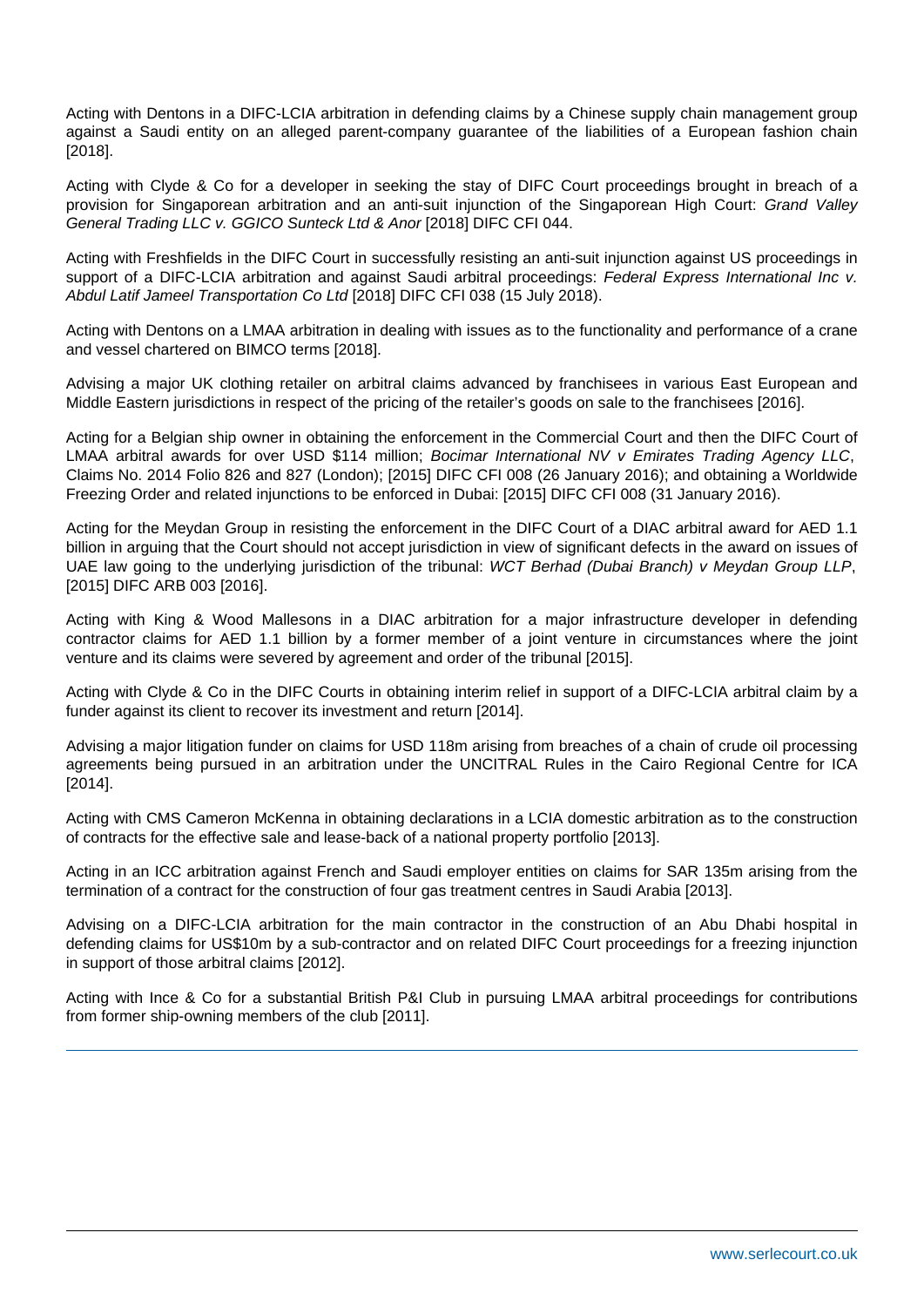#### Civil Fraud

Rupert has a substantial civil fraud practice in London and Dubai arising in particular out of (i) property-related fraud both in London and Dubai and (ii) efforts to freeze and recover the proceeds of fraud that have been transferred to or flowed through bank accounts in both Dubai and the wider UAE.

He is recognised as a leading practitioner in the field of Civil Fraud in 'Who's Who Legal: the UK Bar'. Who's Who Legal 2022 recommends him as a National Leader in the 'UK Bar – Civil Fraud – Silks' category.

He is described in Legal 500 2021 as: "A go to QC for international complex fraud and dispute resolution – he brings long standing experience and a diligent approach to his cases, giving considered and practical advice to achieve the very best outcome for his clients".

In recommending his work in Real Estate Litigation, Chambers UK Bar 2022 noted client comment that: "Rupert is super-bright and incisive" and "He is particularly good at cases with a property fraud crossover".

He has obtained summary judgment in a substantial fraud case in a landmark judgment in the Chancery Division in the High Court in London, as well as a complex trade finance fraud case in the DIFC Court.

#### Recent cases include:

Acting with Dentons on the trial of complex trade finance fraud claims for USD 30 million relating to global shipments of oil that were to have originated from Iran on the basis of the implied representation of the absconding borrower and its owner that it intended that the relevant finance would be repaid: SBM v. Renish Petrochem FZE & Mehta.

Acting with DWF in obtaining an order for the recognition of a foreign arbitration award and worldwide freezing order against the holding company of a major UAE conglomerate on the basis of evidence of its concealed dissipation of assets to its shareholders: [2020] DIFC ARB 017 (22 July 2020).

Acting with Kennedys in obtaining an order for the recognition of a London arbitration award, a worldwide freezing order and notification order in the DIFC Court against a UAE resident entrepreneur on the basis of circumstances including his dishonest statements to foreign courts: [2020] DIFC ARB 014 (17 June 2020).

Acting with Clyde & Co for a major Dutch bank in obtaining a worldwide freezing order against various entities in the troubled NMC Group and a guarantor in circumstances where the Defendants sought to allege fraud by senior management and forgery of the guarantor's signature: Credit Europe Bank (Dubai) Ltd v. NMC Trading LLC & Ors [2020] DIFC CFI 031 (14 April 2020); see [Financial Times article](�� h t t p : / / w w w . f t . c o m / c o n t e n t / 1 3 3 3 5 9 b 8 - 9 c 0 1 - 4 0 8 c - 8 e a 1 - 6 a 1 a 1 5 7 7 e d 3 9) on case.

Acting with Sherrards in obtaining summary judgment on claims in the Chancery Division for £7 million by Russian and Serbian investors in a £70 million development, the North Kensington Gate: Aurora Developments Ltd & Ors v. Delta Holdings Ltd & Ors [2018] EWHC 1047 (Ch); [2018] EWHC 1356 (Ch).

Acting with Norton Rose Fulbright in successfully defending claims made against a Canadian internet gaming entrepreneur for USD 90 million arising out of his alleged involvement in the filing of forged equity investment letters relating to his bid to take over Amaya Inc: KBC Aldini Capital Ltd v. (1) David Baazov (2) Canaccord Genuity Corp [2017] DIFC CFI 002 (14 October 2018) (12 February 2020).

Acting with Dentons for the State Bank of Mauritius in obtaining a worldwide freezing order and related disclosure order to freeze sum believed to have been part of USD 30 million lost by the bank pursuant to a sophisticated trade finance fraud: SBM Bank (Mauritius) Ltd v. (1) Renish Petrochem FZE (2) Hiteshkumar Mehta (3) Prime Energy FZE [2018] DIFC CFI 054 (27 September 2020) (21 October 2020); JJC, Cassation No. 5/2018.

Acting with Al Tamimi in defending claims made by a Sri Lankan conglomerate against the DIFC subsidiary of an Indian financial advisory group in respect of its alleged involvement in a fraudulent cyberattack against the joint venture company incorporated in Sierra Leone: [2019] DIFC CFI 042 (6 October 2020) (28 October 2020).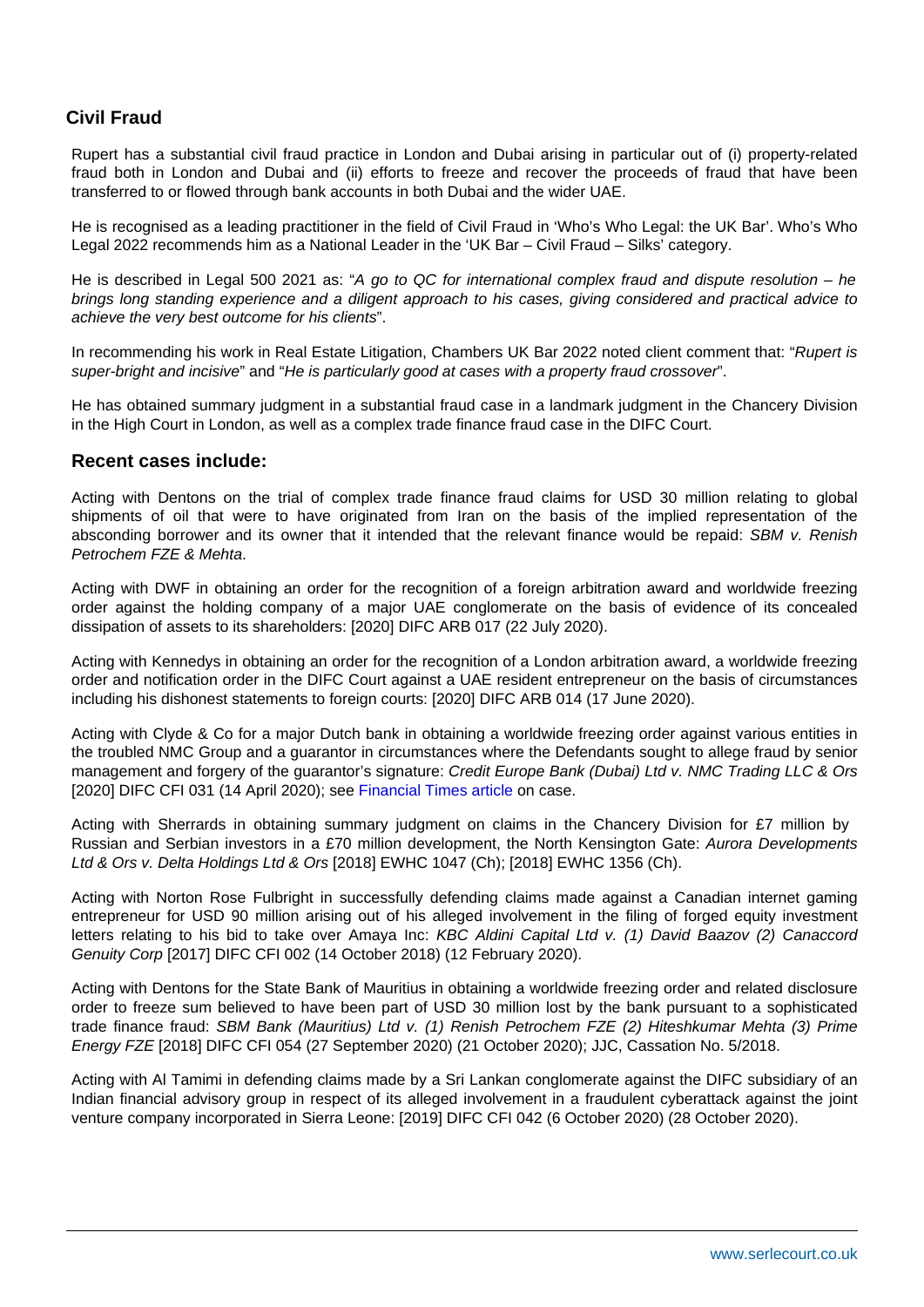Acting with Al Tamimi for First Abu Dhabi Bank in opposing the making of a proprietary injunction to freeze accounts in which were held certain bonds said to have been transferred by a Dutch property fund pursuant to fraudulent representations that certain funds had been paid: Larmag Holdings BV v. (1) First Abu Dhabi Bank PJSC (2) FAB Securities LLC [2019] DIFC CA 010 (25 September 2019); [2019] DIFC CFI 030 (19 July 2019) (4 August 2019).

Acting with King & Wood Mallesons for a Chinese bank on its application to freeze assets suspected of having been obtained by sending fraudulent payment instructions purporting to come from a director of the bank: CMOC Sales & Marketing Ltd v. Persons Unknown [2017] DIFC CFI 052.

Acting with KBH Kaanuun for the liquidators of various DIFC and US companies on claims against funds held by a Swiss in seeking to have set aside pledges made fraudulently by relevant directors: (1) Orion Holdings Overseas Ltd (2) Orion Global Financial Services LLC (3) Orion Capital Ltd v. (1) Mohammed Abdel Khaleq Mohammad (2) Nidal Abdel Khaleq Mohammad (3) Privatbank Ihag Zurich AG [2015] DIFC CFI 033 (8 February 2018).

Acting with DWF for an angel investor in successfully resisting a freezing injunction and summary judgment of claims of his vicarious liability for the alleged fraud of another shareholder in the sale of a sports advertising company to US investors: (1) BHSC Global LLC and (2) BHSC Global Holdings LLC v. (1) Griffith (2) McKechnie [2017] EWHC 2035.

Acting with Field Fisher for the victim of an identity fraud in suing the fraudster's representatives for breach of their express and implied warranties of authority and for breach of trust in transferring the purchase monies to the bank account of the fraudster: Rees v Walter Saunders [2016].

Acting with Field Fisher for the purchasers of a development property in London Fields in obtaining an order freezing the vendor's assets up to £2 million to secure their claims against the seller for fraudulent misrepresentations after evidence had emerged of assets being transferred to an entity in Cyprus: Sledkova & Ors v Sidworth Street Ltd [2016].

#### **Banking and Financial Services**

Rupert is widely recognized as a London silk who specializes in Banking work in the Middle East and in London involving clients from the Middle East.

Legal 500 2022 lists him as a Leading Silk in Banking and Finance; "A class act. Very knowledgeable on DIFC law and practice. Excellent cultural awareness and knowledge of local law (with some knowledge of Arabic). Charm personified, a courteous and persuasive advocate".

He was recognized in Legal 500 2021 as a leading silk in Banking and Financial Services: "Our go-to silk for DIFC Court matters – he is pre-eminent in the UAE and DIFC". It notes that he "is often silk for Middle East financial disputes, such as (1) First Abu Dhabi Bank PJSC (2) FAB Securities LLC v. Larmag Holdings BV before the DIFC Court and Court of Appeal".

Chambers Global 2021 includes him in its 'Spotlight Table' of UK barristers active in dispute resolution in the UAE and notes that his varied client base in the region includes "well-known financial institutions".

Much of his work arises out of attempts to freeze and recover funds as they pass through the banking system of the UAE and other Gulf states. The cases often require a familiarity with the banking law and regulatory regime in the UAE and wider GCC. They may also require some knowledge of the principles of Islamic finance.

With the advantage of reading Arabic, Rupert is able to navigate to the relevant legal rules or principles and to understand the sensitivities, for example as to jurisdiction and confidentiality, that apply in relevant jurisdictions.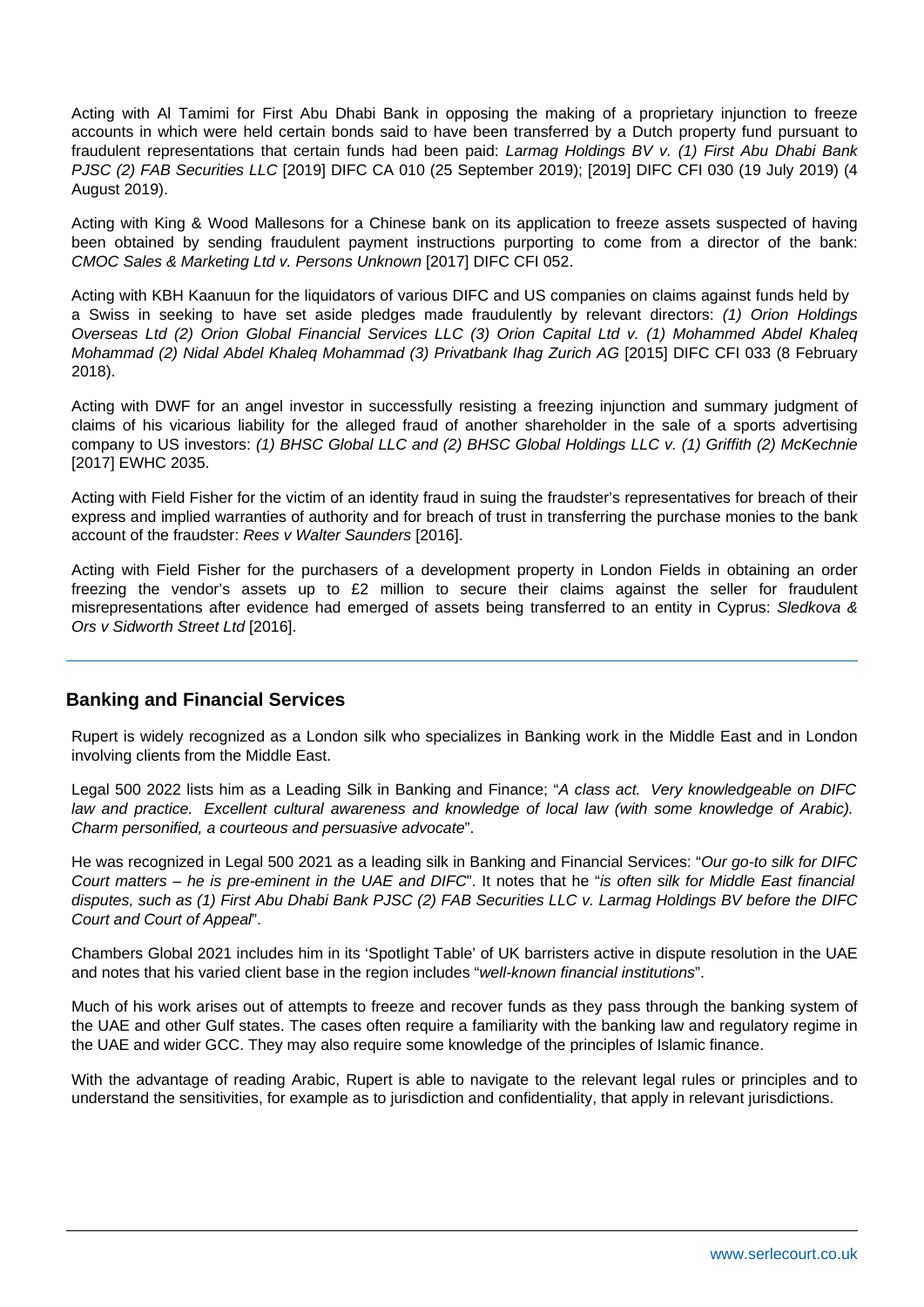He further has significant experience of the disputes that arise on the third party administration agreements under which many financial institutions in the Middle East are managed.

Recent cases include:

Acting with Dentons for the State Bank of Mauritius at the trial of claims of fraud relating to trade finance provided by the bank to a significant oil-trading company in the UAE in financing its sale of substantial Iranian oil cargos: SBM Bank (Mauritius) Ltd v. (1) Renish Petrochem FZE (2) Hiteshkumar Chinubha Mehta [2021].

Acting with Clyde & Co for a major Dutch bank in obtaining a worldwide freezing order against various entities in the troubled NMC Group and their personal guarantor, notwithstanding the absence of any assets in the DIFC: Credit Europe Bank (Dubai) Ltd v. (1) NMC Trading LLC (2) NMC Healthcare LLC (3) Bavaguthu Raghuram Shetty [2020] DIFC CFI 031 (14 April 2020); see [Financial Times article](�� h t t p s : / / w w w . f t . c o m / c o n t e n t / 1 3 3 3 5 9 b 8 - 9 c 0 1 - 4 0 8 c - 8 e a 1 - 6 a 1 a 1 5 7 7 e d 3 9) on the case.

Acting with London and Dubai disputes teams from Herbert Smith Freehills LLP on the appeal of a global oil trader against the decision of Justice Sir Richard Field in declining to grant a worldwide freezing order to freeze assets of up to USD 755 million pursuant to the failure of BankMed during the Lebanese banking crisis to repay a deposit which secured a trading facility that BankMed had terminated: IMMS Ltd v. BankMed SAL [2019] DIFC CFI 079; [2019] DIFC CA 013 (16 December 2019).

Acting with Al Tamimi & Co for First Abu Dhabi Bank in resisting a freezing order and disclosure order relating to bonds held in an account in Abu Dhabi in denying the jurisdiction of the DIFC Courts said to arise from the fact of the bank's having been passporting into the DIFC as a financial institution authorized by the UAE Central Bank: (1) First Abu Dhabi Bank PJSC (2) FAB Securities LLC v. Larmag Holdings BV [2019] DIFC CFI 030; [2019] DIFC CA 010 (16 December 2020).

Acting with Al Tamimi & Co for an Indian financial advisory firm in defending claims by a Sri Lankan conglomerate under an investment management agreement including allegations of breaches of the rules of the DIFC financial regulator, the Dubai Financial Services Authority: [2019] DIFC CFI 042 (6 October 2020) (28 October 2020).

Acting with Dentons for the State Bank of Mauritius in obtaining a worldwide freezing order and pursuing claims to funds advanced under a trade finance fraud to an account in the Dubai branch of the National Bank of Kuwait in a landmark decision in which the DIFC Court made a disclosure order notwithstanding UAE law of banking confidentiality: SBM Bank (Mauritius) Ltd v. (1) Renish Petrochem FZE (2) Hiteshkumar Chinubha Mehta (3) Prime Energy FZE [2018] DIFC CFI 054 (27 September 2020) (21 October 2020); Dubai JJC, Cassation No. 5/2018.

Acting with Norton Rose Fulbright for a Canadian internet gaming entrepreneur in defending claims including that he and the Canadian investment bank had acted negligently and in breach of relevant US and Canadian financial regulatory law in filing with the SEC a forged equity commitment letter purportedly from a firm licensed in the DIFC: KBC Aldini Capital Ltd v. (1) David Baazov (2) Canaccord Genuity Corp [2017] DIFC CFI.

Acting with KBH Kaanuun for the liquidators of DIFC-regulated entities in establishing the jurisdiction of the DIFC Courts to determine the validity of pledges of assets held in the accounts of a Swiss bank that were made in breach of fiduciary duty: (1) Orion Holdings Overseas Ltd (2) Orion Global Financial Services LLC (3) Orion Capital Ltd v. (1) Mohammed Abdel Khaleq Mohammad (2) Nidal Abdel Khaleq Mohammad (3) Privatbank Ihag Zurich AG [2015] DIFC CFI 033 (8 February 2018).

Acting with Brown Rudnick for a major Saudi bank against a European bank on arbitral claims for breach of a third party services agreement under which the Saudi bank was managed by the European bank.

Acting with Linklaters for the Lehman Administrators on claims for breach of warranty arising from Lehman's purchase shortly before the global financial crisis of part of the mortgage book of Northern Rock: Lehman Commercial Mortgage Conduit Ltd v. Northern Rock (Asset Management) plc [2014].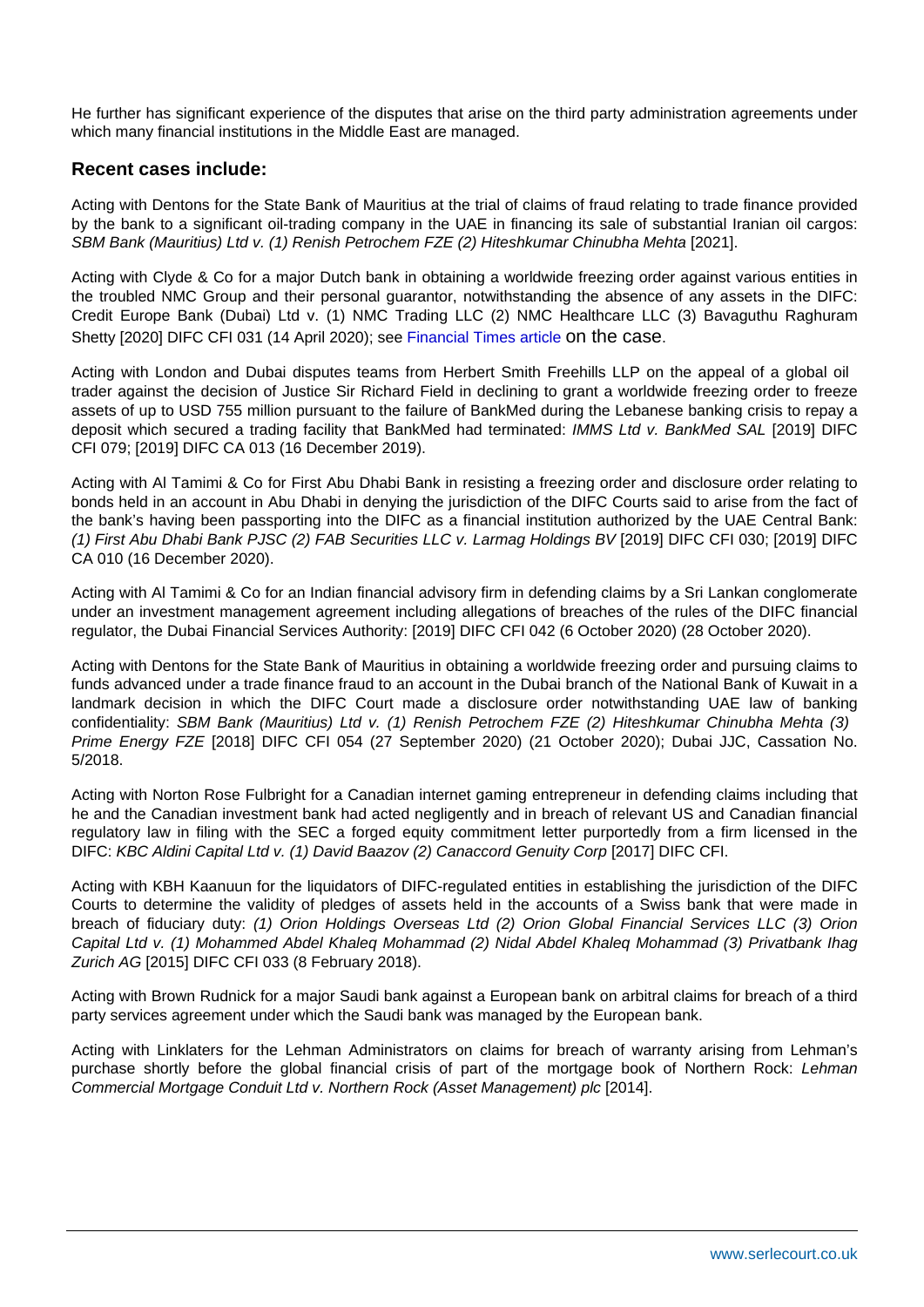Acting with Eversheds for entities related to Qatar National Bank in obtaining by summary judgment in the Commercial Court the repayment of sums advanced under a credit facility for commercial property development in Luxembourg: Aquarelle Etoile II v. Etoile Développement 1 SA.

Acting with Clyde & Co on claims arising out of the involvement of Barclays in misstatements made as part of complex trade finance fraud in Dubai: Corinth Pipeworks SA v. Barclays Bank plc [2010] DIFC CFI 024.

Acting in Commercial Court in resisting an application for summary judgment by Dubai Islamic Bank on a security agreement in relying on an argument that Dubai Islamic Bank had colluded with relevant authorities in preventing the debtor from repaying sums owed in order that it could exercise its security rights over a valuable property development: Dubai Islamic Bank PJSC v. PSI Energy Holding Co BSC [2011] EWHC 2718 (Comm).

Acting with DAC in obtaining summary judgment on an Islamic agency agreement in the face of arguments that the agreement was invalid as having been *ultra vires* the Defendant insofar as Shari'a non-compliant: BLOM Development Bank SAL v. The Investment Dar Co [2009] EWHC 3545 (Ch).

# **Company Partnership and LLP Insolvency Insurance and Reinsurance Regulatory and Disciplinary Chancery**

## **International and Offshore**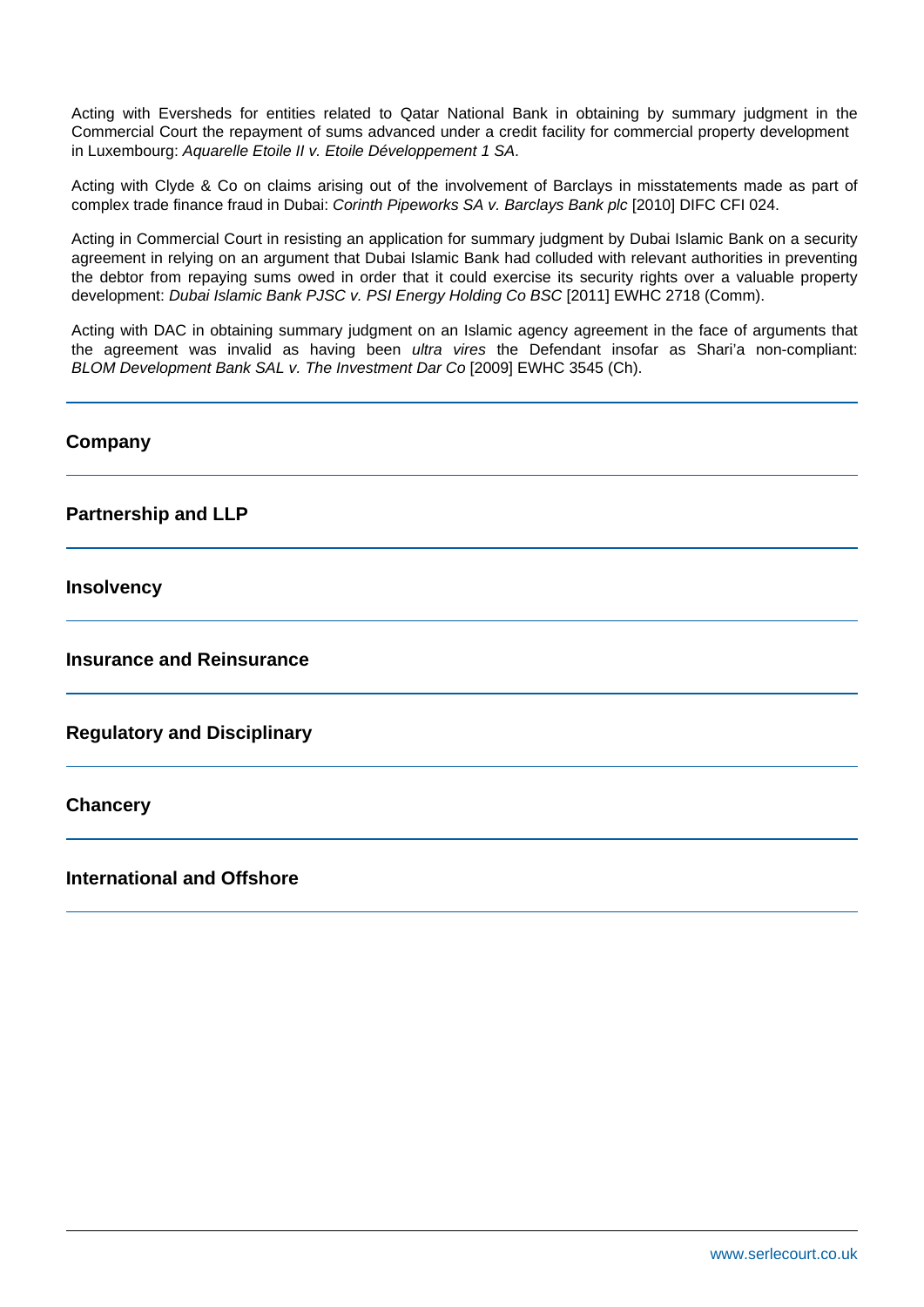#### **Recommendations**

Banking and Finance (Legal 500 UK Bar 2021 and 2022) Civil Fraud (Who's Who Legal: UK Bar 2020, 2021 and 2022) Commercial Litigation (Legal 500 UK Bar 2021 and 2022) Dispute Resolution: Commercial – UK (Chambers UK Bar and Chambers Global 2022) Commercial: Middle East: The English Bar (Legal 500 EMEA 2019, 2020, 2021 and 2022) Chancery: Commercial (Chambers UK Bar 2017, 2018, 2019, 2020, 2021 and 2022 and Chambers Global 2022) Dispute Resolution: Commercial Chancery (Chambers Global 2018, 2019, 2020, 2021 and 2022) Dispute Resolution: The English Bar – United Arab Emirates (Chambers Global 2021 and 2022) Dispute Resolution: United Arab Emirates: Expertise Based Abroad (Chambers Global 2020) Property Litigation (Legal 500 UK Bar 2017, 2018, 2019, 2020, 2021 and 2022) Real Estate (Who's Who Legal: UK Bar 2017, 2018, 2019, 2020, 2021 and 2022) Real Estate (Who's Who Legal: Global Guide 2021) Real Estate Litigation (Chambers UK Bar 2017, 2018, 2019, 2020, 2021 and 2022) Property Barrister of the Year (Finance Monthly Global Awards 2017 and 2018)

#### **Quotes**

Chambers Global 2022 puts him as one of only two QCs in Band 1 for Dispute Resolution: The English Bar – UAE, noting that 'London-based barrister Rupert Reed QC acts on a variety of commercial disputes in the DIFC Courts and remains very active as an arbitrator in the DIAC and DIFC-LCIA arbitration centres. His varied client base includes major energy companies, hospitality brands and well-known financial institutions.' Sources commented: " I think Rupert Reed QC is probably one of the top experts on DIFC law. I find him very easy to work with and very user-friendly. He really listens and is a great team player." "Rupert is a phenomenally good DIFC advocate. He understands the brief, he is measured in his delivery and he knows which points to pursue." "He is very methodical and meticulous, but also so approachable and just a delight to deal with. He is really strategic and pragmatic, he is always thinking of what is best for the client."

Legal 500 Middle East: The English Bar: Commercial lists him in Tier 1 of the Leading UK-based Commercial Silks working in the Middle East: "Serle Court's Arabic-speaking Rupert Reed QC is held in high esteem in the DIFC." Sources commented: "Rupert is extremely calm under pressure, personable and has strong analytical and drafting skills. His oral advocacy skills are also strong and he is able to think on his feet and he has in-depth knowledge of English and DIFC law and DIFC Court procedural issues."

Legal 500 2022 recommends Rupert for Commercial Litigation, noting that he "is a commercially focused and astute barrister with a profound understanding of the Middle East, particularly the DIFC".

Legal 500 2022 further identifies him as a leading silk in Banking and Finance: "A class act. Very knowledgeable on DIFC law and practice. Excellent cultural awareness and knowledge of local law (with some knowledge of Arabic). Charm personified, a courteous and persuasive advocate". It notes that Serle Court "is especially strong on offshore related banking disputes and has also built up a strong reputation for Middle Eastern banking and finance claims before the DIFC, with Rupert Reed QC especially experienced on this front".

Legal 500 2022 notes of his Property Litigation practice that he "has a diverse practice with particular emphasis on commercial, financial and joint venture disputes, and led the representation of Al Jawhara bint Ibrahim, a widow of King Fahd of Saudi Arabia, in resisting claims to her property …by Asturion, a Liechtenstein entity".

Chambers UK Bar and Chambers Global 2022 list him in Band 3 of the silks recommended in Chancery Commercial, sharing the following client comments: "Someone who is really carving out a practice in Middle East disputes, he spends a lot of time in the DIFC and has a real reputation for doing the commercial chancery side of those disputes. He is very user-friendly and very slick in his presentation of cases."

Chambers UK Bar 2022 also lists him for Commercial Dispute Resolution, adding user comment on his strengths: " One of the most pre-eminent barristers appearing before the DIFC. His experience in that regard is almost unmatched, and he always garners respect from the bench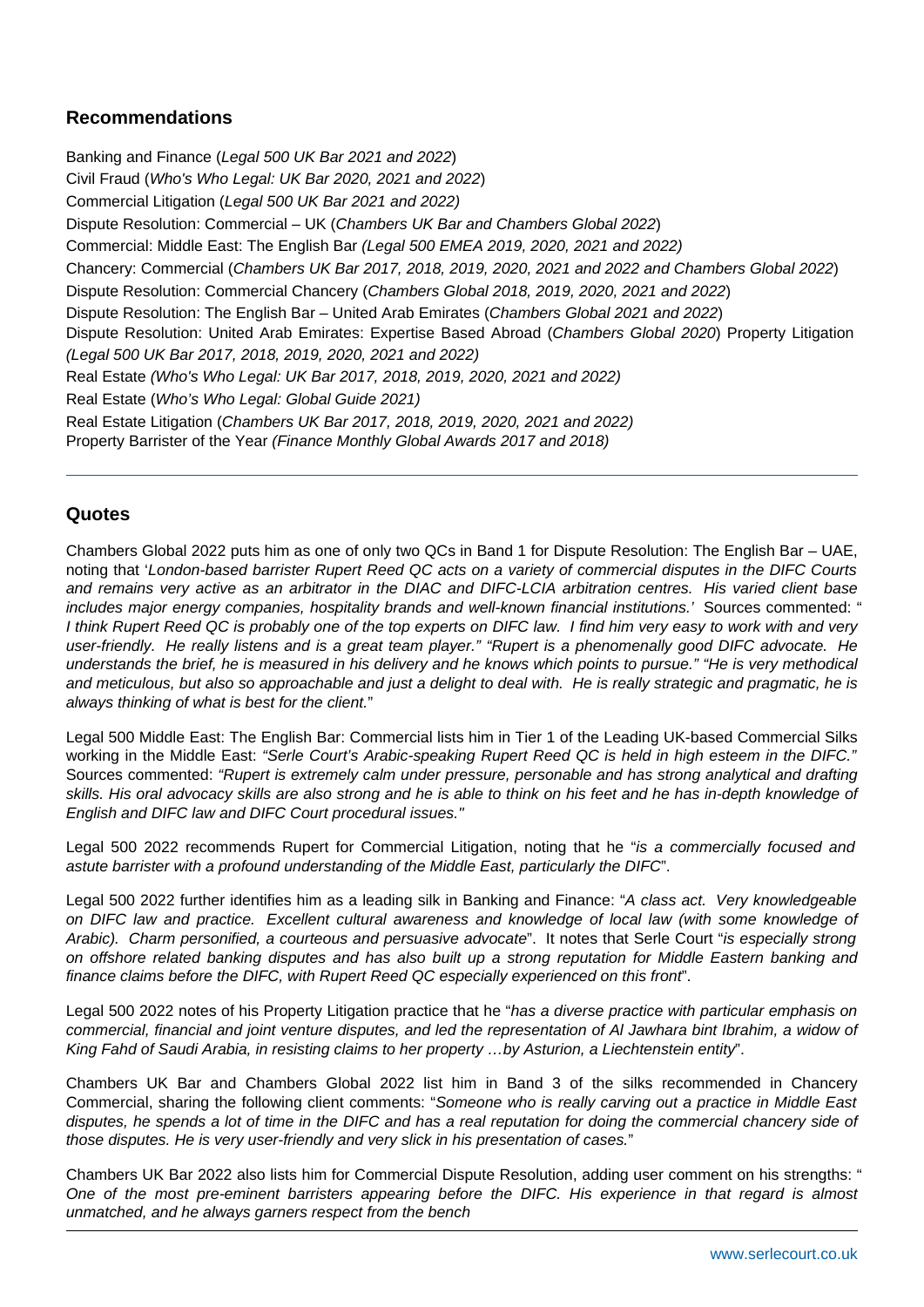Chambers UK Bar 2022 also lists him for Real Estate Litigation, noting that "well known for his extensive property practice, he regularly undertakes disputes concerning the management and development of commercial properties. He is particularly known for his work on financial and joint venture disputes relating to commercial property for clients in the retail and leisure sectors. He undertakes work for wealthy Middle Eastern clients concerning property in London". It notes client comments that "Rupert is super-bright and incisive" and "he is particularly good at cases with a property fraud crossover".

Legal 500 2021 recommended Rupert as a leading silk both in Commercial Litigation and in Banking and Finance. It shared the following comments:

"A go to QC for international complex fraud and dispute resolution – he brings long-standing experience and a diligent approach to his cases, giving considered and practical advice to achieve the very best outcome for his clients".

"Our go to silk for DIFC Court matters – he is pre-eminent in the UAE and DIFC". Legal 500 2021 further notes that he "is often silk for Middle East financial disputes, such as (1) First Abu Dhabi Bank PJSC (2) FAB Securities LLC v. Larmag Holdings BV before the DIFC Court and Court of Appeal"

Legal 500 2021 also ranked him among the leading silks in Property Litigation: "Super-bright and always able to focus in on the key points of the case in question".

Chambers Global 2021 includes him in its "Spotlight Table" of three UK silks known for their work in dispute resolution in the UAE: "London-based barrister Rupert Reed QC acts on a variety of commercial disputes in the DIFC Courts and remains very active as arbitrator in the DIAC and DIFC-LCIA arbitration centres. His varied client base includes major energy companies, hospitality brands and well-known financial institutions. Sources comment: "He is highly regarded for DIFC Court litigation and knowledgeable about the legal systems of the Middle East."

Chambers Global and UK Bar 2021 put him in Band 3 of silks recommended for Chancery Commercial Litigation: " He has a brilliant bedside manner with clients and is very sympathetic and patient. He's a really good advocate and his written work is excellent. A class act." "He is a mine of information and is technically and intellectually strong."

Chambers UK Bar 2021 further noted of his practice in Real Estate Litigation: "Super bright and able to focus on the key points in the case in question." "He is very easy to work with, his advice is always very prompt and he has excellent organizational skills and is a very strong advocate in court." "His written work is excellent. He is very diligent and thinks quickly on his feet."

Chambers Global and UK Bar 2020 put him in Band 3 of silks recommended for Chancery Commercial Litigation. He is identified as: "A noted leader in both commercial and pure chancery matters. His highly respected practice is focused on commercial agreements. He is a particularly fine choice of counsel for Middle Eastern work". " He's a good guy who has a terrific grasp on tactics. He remains a good team-player and collaborates well with his juniors and the solicitor's team."

Chambers Global 2020 listed him as one of six practitioners in Dispute Resolution, United Arab Emirates (Expertise Based Abroad): "Based in London, respected barrister Rupert Reed QC is noted as very active in the region, and is commended not least for his knowledge of Arabic. He advocates in a broad range of commercial disputes in the DIFC Courts and also in arbitration, representing clients from sectors such as banking and real estate."

Chambers UK Bar 2020 further ranked him as a leading barrister in Real Estate Litigation and notes client comments: "He is so user-friendly and is exceedingly proactive in driving cases forward." "He has an easy-going light touch and gets the balance just right in Court."

The Legal 500 2020 identified him as being a leading silk in Property Litigation: "Oozes experience, very calm under extreme pressure with deadly accuracy in the court room."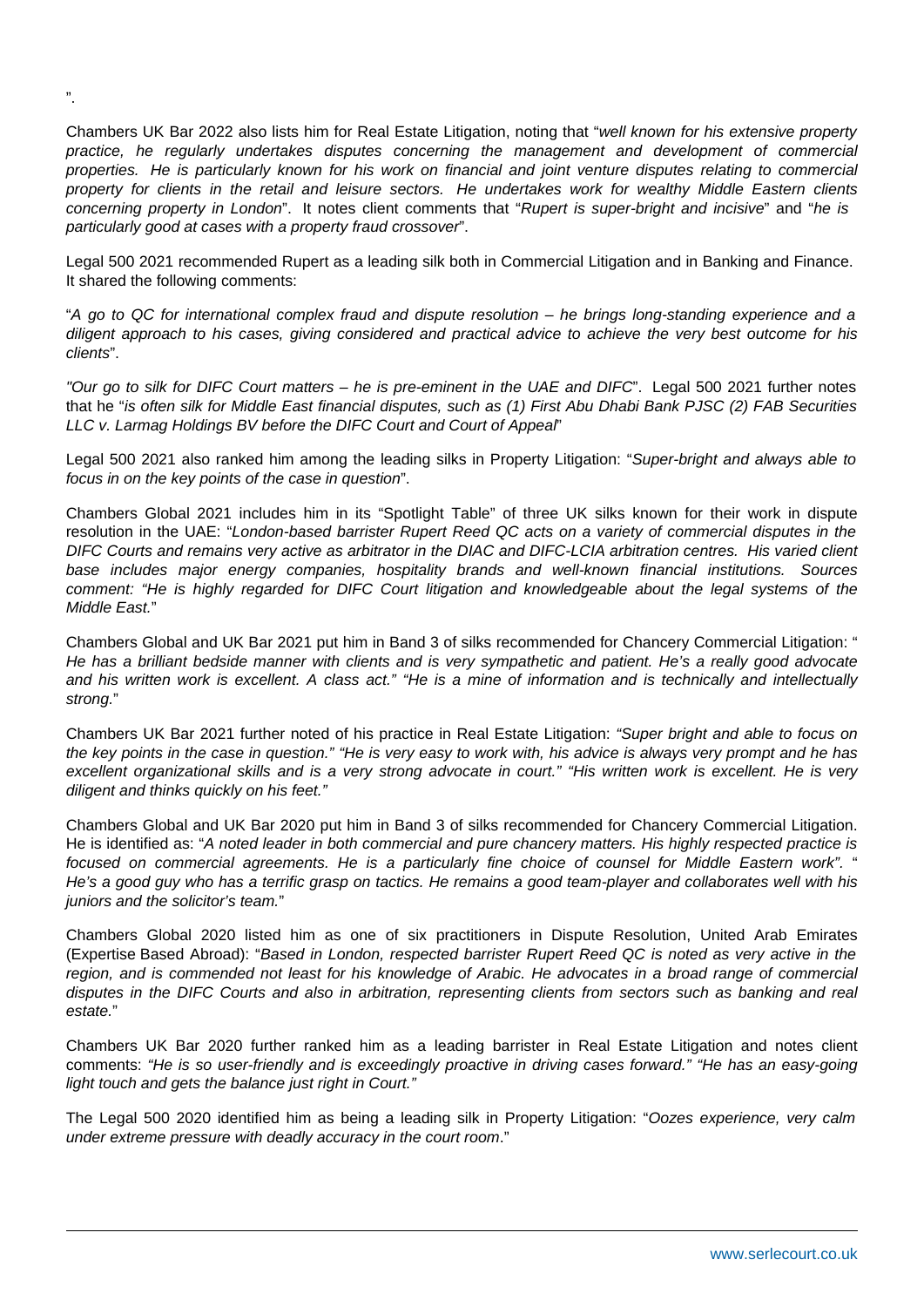The Legal 500 EMEA 2019 ranked him as a leading English barrister for his Commercial work in the UAE: "He stands out because of his unique ability to cross linguistic and cultural gaps in cases connected to the region."

The Legal 500 EMEA 2019 further noted that "Rupert Reed QC is well-connected in Saudi Arabia: he represented Abdul Latif Jameel Transportation, a Saudi company, in successfully resisting an application for an anti-suit injunction brought by FedEx, concerning an arbitration over FedEx's termination of its contract with the Saudi company in the wake of the FedEx-TNT merger."

Chambers UK Bar 2019 and Chambers Global 2019 described him as being in Band 3 for Chancery Commercial Litigation: "A respected silk who is described by sources as pleasant, polished and smooth. His commercial chancery practice has an international thread running through it, and he has a particular specialism in work with a Middle Eastern aspect to it. Sources say: "his knowledge of DIFC court law is excellent." "Very user-friendly and gets down to the detail of a case. He knows what clients want and he is a team player. He is commercial and offers good options based on sound legal principles." "Thorough, well reasoned, approachable, young and dynamic ."

Chambers UK Bar 2019 also ranked him in Real Estate Litigation: "He is exceptionally bright and extremely impressive on his feet."

The Legal 500: UK Bar 2019 confirmed in respect of his Property law practice that he is: "Entirely on the point with advice that that is relevant and advances the case."

Chambers UK Bar 2018 rated him as being in Band 3 for Chancery Commercial litigation: "Destined for great things, and clever enough to make the work look easy." "He's someone who makes sure he gets the law and facts right in advance, so that he's totally in control in Court." "A respected silk who is described by sources as pleasant, polished and smooth. His commercial chancery practice has an international thread running through it, and he has a particular specialism in work with a Middle Eastern aspect to it."

Chambers UK Bar 2018 also rated him as a leader in Real Estate litigation: "Always contactable and extremely approachable, he's a lawyer whose analytical skills are amazing." "He's very good at getting his head around very complex problems and working with the more difficult clients."

The Legal 500: UK Bar 2017 confirmed in respect of his Property law practice that: "He is very client-friendly in his approach and provides creative solutions to complex legal disputes."

Chambers UK Bar 2017 described him as "a popular choice for Middle Eastern clients, who has carved out a distinctive reputation in the chancery commercial market. His work spans property development and investment disputes, as well as cases that relate to commercial transactions or trust arrangements. He handles work across multiple jurisdictions". "Rupert's special skill set is anything to do with the Middle East, and he is also very good on work with a fraud element." "He's very bright".

Chambers UK Bar 2017 commented: "Well known for his extensive property practice, he regularly undertakes disputes concerning the management and development of commercial properties." "His written work is very good. He is very approachable..." "Hands-on and very proactive."

Chambers UK Bar 2016 recognised him as "a recent silk who has a fine reputation [and] is regularly involved in matters concerning property developments and investments, many of which have an international or Middle Eastern flavour". "He is super bright." "He has a calm and easy manner as an advocate that is very effective."

Chambers UK Bar 2016 reported that he has a "diverse practice that includes property-related commercial and financial disputes [and] also handles cases that raise issues of planning". "He is very thorough, clever and good at liaising with solicitors. He is also very helpful in conference."

Who's Who Legal: UK Bar 2016 reported that "Rupert Reed QC is a "superb" property development, management and finance barrister, with an "enviable client list"".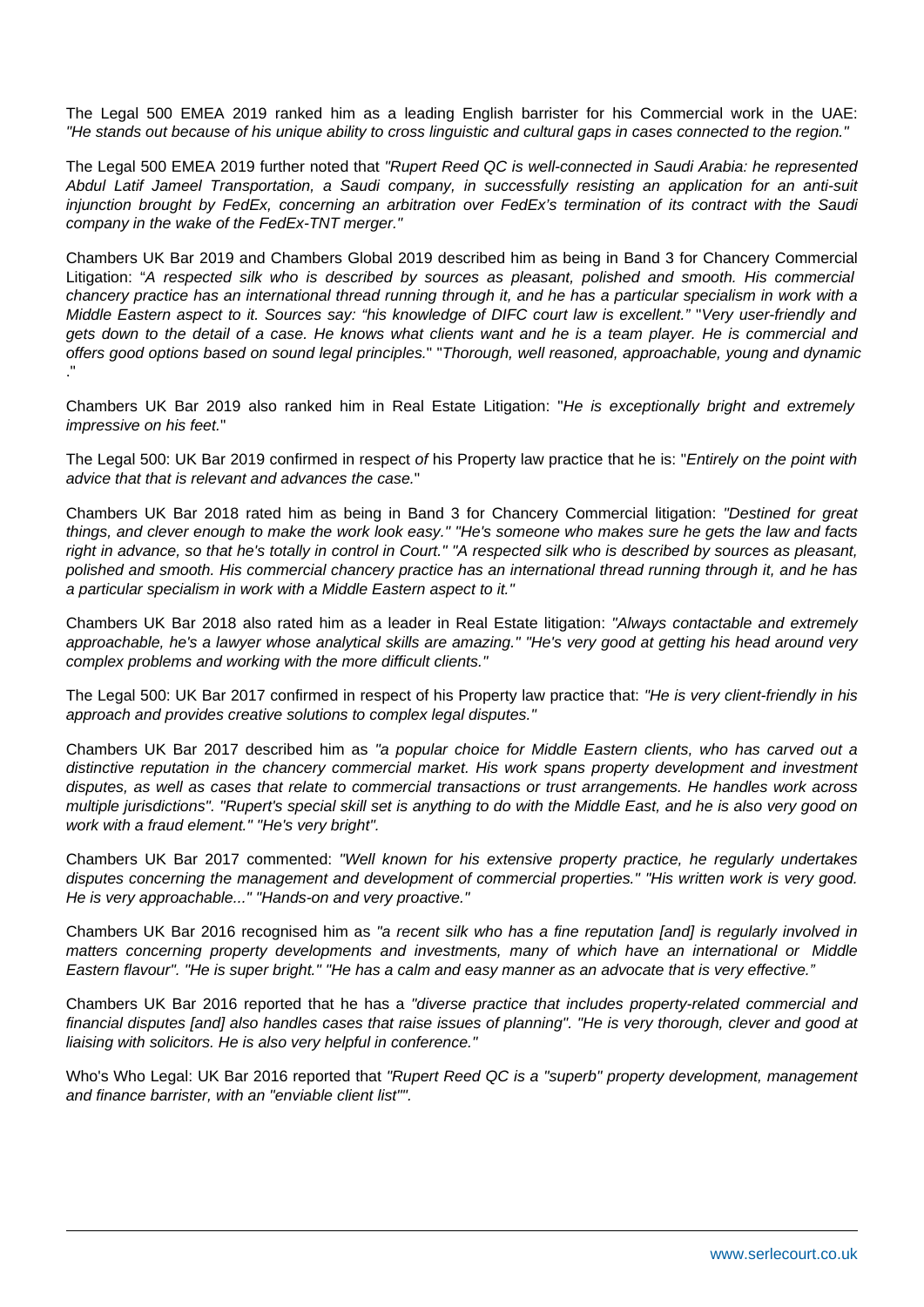Chambers UK Bar 2015 described him as "a much-praised new silk who regularly works on multiparty disputes, and is renowned for his work in real estate litigation". "He quickly absorbs complicated legal documentation and navigates his way through it." "He is efficient, smart and has good attention to detail."

Chambers UK Bar 2015 noted his particular skill in handling disputes arising from commercial agreements concerning property developments. "He is really good: he thinks outside the box, and outside the remit of his instructions." "He is very user-friendly and gives sensible, practical advice."

Chambers & Partners 2015 noted Rupert's specialisation in legal and financial professional negligence disputes, particularly in cases of alleged negligence by lawyers on property transactions. It describes him as being "extremely good at fighting his client's corner".

Who's Who Legal: UK Bar 2015 noted that "the "chancery star" Rupert Reed QC is "fiercely intelligent" in complex financing and real estate transactions. Reed has a high profile client base and receives positive feedback from clients who say he is "excellent on his feet, with a fluid style of advocacy, which resonates well with clients and judges".

Chambers UK Bar 2014 reported that "he has a strong commercial focus to his practice, and considerable experience in international breach of fiduciary duty and warranty cases. He is also expert at complex fraud matters." As for his expertise: "He has a great legal mind; he listens to clients and understands the issues." "He quickly assimilates complex sets of facts and uses them effectively in legal arguments."

Chambers UK Bar 2014 described him as "[a] noted practitioner whose real estate litigation work ties in with his complementary commercial and financial practice, he specialises in resolving transactional commercial property disputes and advising on developments." As to his expertise: "Great at getting to grips with technical matters."

Chambers & Partners 2014 reported that, he "handles cases against solicitors brought by claimants and large insurers. His professional negligence work is boosted by his strong commercial practice". As to his expertise: "Responsive and approachable. He assimilates complex sets of facts quickly and uses them effectively in legal arguments."

Chambers UK Bar 2013 noted that "multiple sources comment that Rupert Reed is an "outstanding" practitioner. He operates within the commercial and chancery spaces, and handles breach of warranty, fraud and breach of fiduciary claims."

Chambers 100 UK Bar (2013), in ranking Rupert Reed in the top 100 junior counsel in all fields noted the comments of sources that he is "Very quick thinking, eloquent and able", "good with clients as he manages expectations well".

The Legal 500, in commenting on his banking and finance practice, has described him as "A real star who has a calm authority and an unflappable manner". It has further described him as being "very well informed and wise".

#### **Publications**

'**DIFC Courts Practice'**, 1st Edition, Edward Elgar Publishing, 2020 (with Tom Montagu-Smith QC)

**'Commercial Court clarifies issues of litigation and without prejudice privilege'** LexisNexis case note on Single Buoy Moorings v. Aspen Insurance UK Ltd [2018] EWHC 1763 (Comm); [2018] BLR 616, 13 July 2018

**'Permission to serve out, good arguable case within gateways'** LexisNexis case note on Bazhanov v. Fosman [2017] EWHC 3404 (Comm), 6 February 2018

**'Sukuk enforceable even if not Shari'a complaint'** LexisNexis case note on Dana Gas PJSC V. Dana Gas Sukuk Ltd [2017] EWHC 2928 (Comm), 22 November 2017

**'DIFC court jurisdiction - clarifying an 'opt-in'** LexisNexis case note on Sunteck Lifestyles v. (1) Al Tamimi & Co (2) Grand Valley General Trading [2017] DIFC CFI 048

**'Islamic finance – an attempt to mitigate Shari'a compliance risk'** [2017] Journal of International Banking and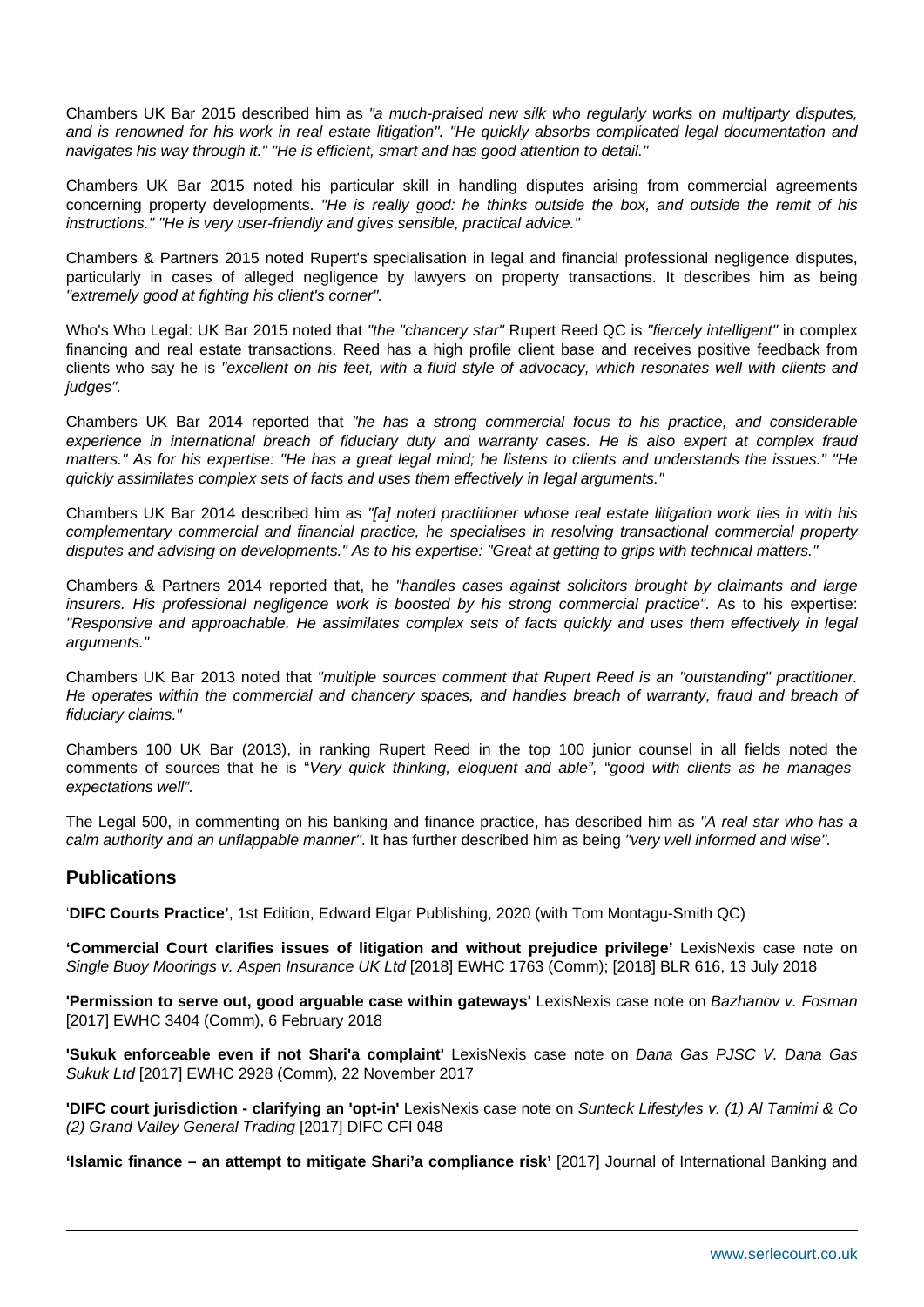Finance Law 553

'Under pressure? New business tenancies' (2017) New Law Journal 29 Sep 2017, p. 11

'The Invisible Export' – a study of competition between the international commercial courts of London and Dubai (2017) 161/24 Solicitors Journal 28

'Rules of the DIFC Courts ' Wilberforce Chambers, 1st-4th editions, 2010-2016

'The application of Islamic finance principles under English and DIFC law ' (2014) 29 Journal of International Banking and Finance Law 573

'Bad business acquisitions: commercial and professional liability claims ' (with Tom Roscoe), Beyond Negligence, Wilberforce Chambers, 2012

'Company directors: collective or functional responsibility ' (2006) 27 Company Lawyer 170

'The Meaning of the Working Classes ' (with Sam Millar) (2003) 114 Property Law Journal 14 'Derivative Claims ' (2000) 21 Company Lawyer 15

In the Press

'Zoom cannot replace the lifeblood of our courts', The Times, 17 December 2020

'Covid-19 fallout: Businesses will soon be testing UAE's legal boundaries', Gulf News, 24 July 2020, Gregor [Hogan,](�� h t t p s : / / w w w . s e r l e c o u r t . c o . u k / o u r - p e o p l e / p r o f i l e / g r e g o r - h o g a n) Keith Hutchison and Nick Braganza.

'The Tale of Two Cities, Revisited' CDR Magazine, Comments with [Prof. Jonathan Harris QC,](�� h t t p : / / w w w . s e r l e c o u r t . c o . u k / o u r - p e o p l e / p r o f i l e / p r o f e s s o r - j o n a t h a n - h a r r i s - q c) 21 February 2018